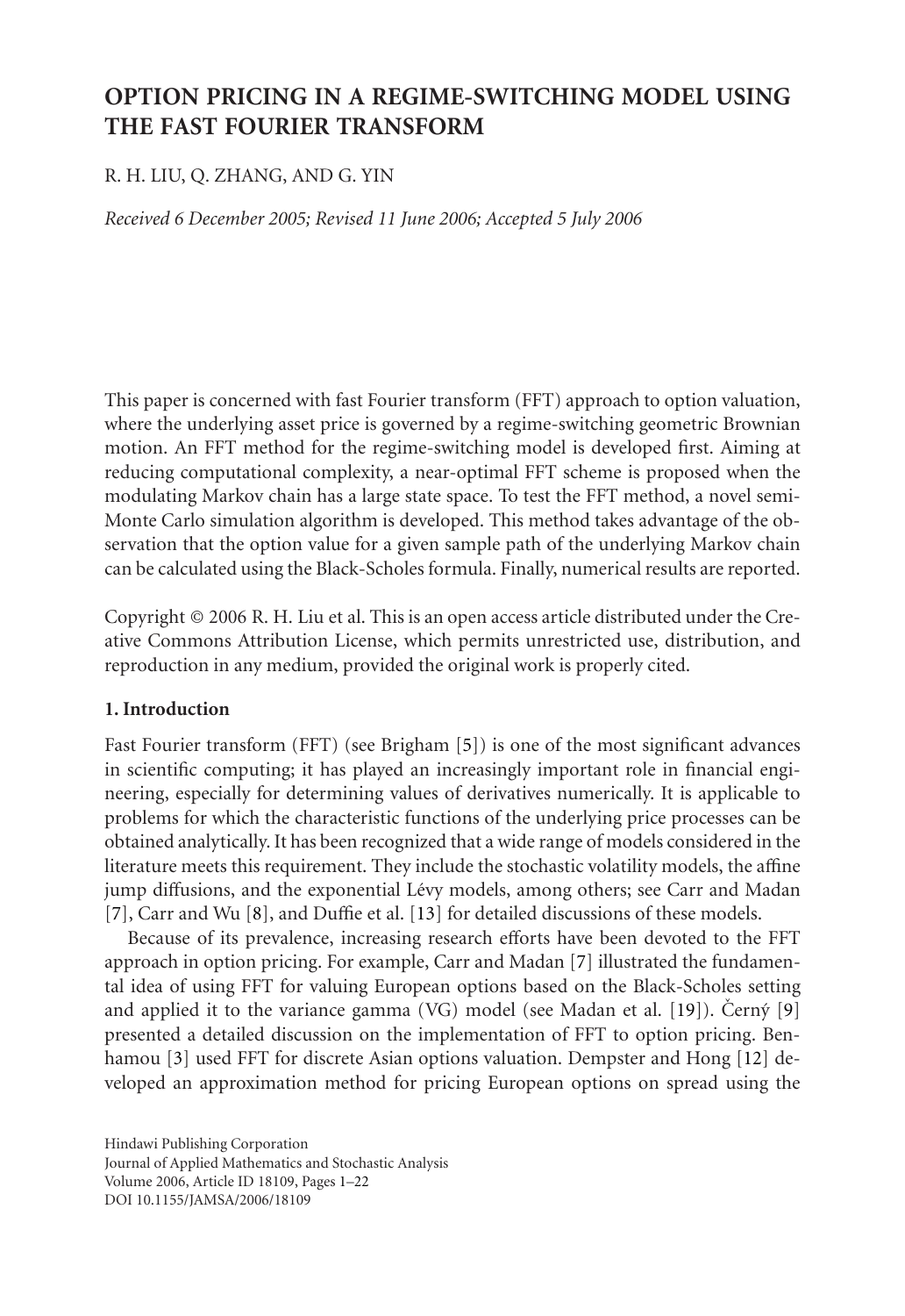two-dimensional fast Fourier transform. Lee [18] studied the error bound in using FFT for approximate valuation. Chourdakis [10] employed the fractional FFT technique (see Bailey and Swarztrauber [1]) to overcome the difficulty of the inverse (see (2.39)) between the two grid sizes in th[e Ca](#page-21-0)rr and Mada[n FF](#page-21-1)T approach.

Along another line, considerable attention has been focused on the regime-switching diffusion models for asset prices recently. In this setting, model parameters (rate of return, volatility, and risk-[fr](#page-20-7)ee interest rate) are assumed to depend on a finite-state Markov chain, whose states represent different "states of world" or regimes, which can describe various randomly changing economical factors. By incorporating a hidden Markov chain into the formulation, the regime-switching framework ca[n c](#page-20-8)apture the effect of those less frequent b[ut](#page-20-9) significant events that have impact on the individual as[set](#page-21-0) price behavior (especially for long-term dynamics). This is a major advantage compared with other models, see Yao1 et al. [21], and Zhang [25], among others for discuss[ion](#page-20-10)s on considerations le[adi](#page-20-11)ng to this modelling approach.

Option valuation with regime-switching has been dealt with by a host of researchers. Buffington and [Ell](#page-20-12)iott [6] treated both European and American options. A system of Black-Scholes like partial differential equations satisfied by the call option price is derived using risk-neutral valuation principle. For American options, they extended the approximation approach of Barone-Adesi and Whaley (see [2]) to the regime-switching setting. [Bo](#page-20-13)llen [4] employed lat[tice](#page-21-2) and simula[tion](#page-21-3) method[s. Ya](#page-21-1)o1 et al. [21] studi[ed t](#page-21-4)he system of PDEs with carefully chosen smooth boundary conditions [to a](#page-21-5)pproximate the option price and developed a successive approximat[ion](#page-21-6) scheme. Guo [15], and Guo and Zhang [16] derived closed-form solutions for the European and perpetual American options prices, resp[ect](#page-20-1)ively, in the case when the underlying Markov chain has two states. Fuh and Wang [14] used similar ideas to study the general *m*-dimensional problem and presented an approximation method by replacing the time-dependent probability distribution of the Markov chain with its stationary distribution. Related works concerning regime-switching models include the optimal selling rules for stock trading (Guo and Zhang [17], Pemy and Zhang [20], Yin et al. [22], Zhang [25], and Zhang et al. [27]), optimal asset allocation in portfolio management (Zhang and Yin [26]), and dynamic Markowitz's asset selection problem (Zhou and Yin [28]).

Our contributions in this paper are as follows. (1) By adopting the methodology of Carr and Madan [7], we develop a fast Fourier transform approach to option pricing for regime-switching models of the underlying asset process. The Fourier transform of the option price is obtained in terms of the joint characteristic function of the sojourn times of the Markov chain. We present the joint characteristic function in explicit form for two-state (*m* = 2) Markov chains, and in terms of solutions of systems of *m*-dimensional differential equations for *m*-state case. (2) Under the formulation of a regime-switching model, to take various economical factors into consideration in modelling, the state space of the driving Markov chain is inevitably large. As a consequence, the computational complexity involved in option valuation becomes a serious issue since typically the complexity depends crucially on the state space of the Markov chain. It is thus foremost to be able to reduce the computational complexity. Here, we develop an approximation strategy for the use of FFT. The essence is multiscale modelling and near optimality. The approach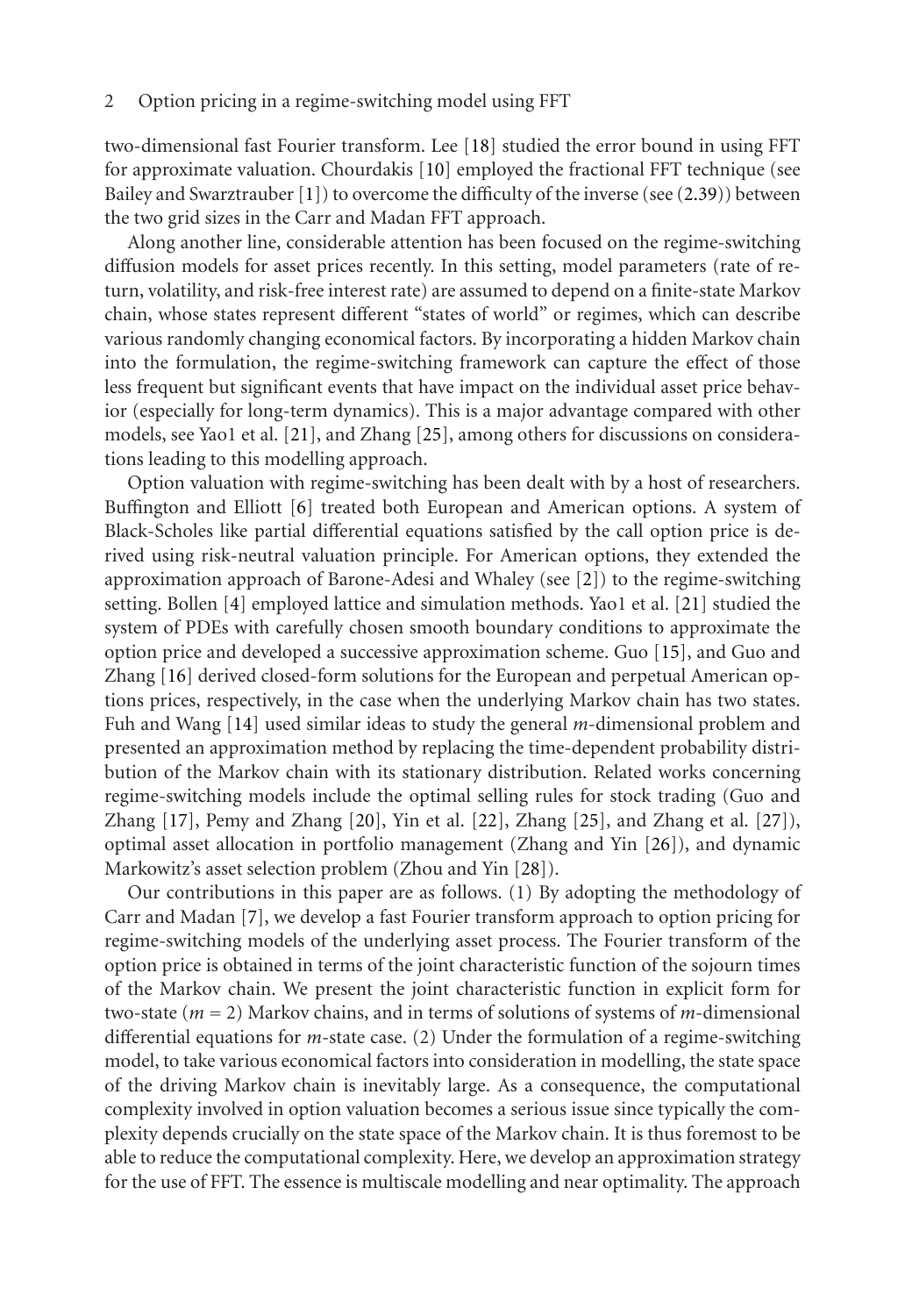[we a](#page-21-7)re taking is a two-time-scale formulation. Note that for reducing computational burden in stock liquidation, Zhang et al. [27] proposed a two-time-scale regime-switching framework based on a singular perturbation approach. The main idea is to formulate the asset model using a Markov chain with two-time-scale structure, a fast time scale and a slow one. Then the quantities associated with the fast scale can be replaced by weighted averages with respect to the corresponding stationary distributions. As a result, a limit model is obtained with reduced number of states. Solution to the limit problem provides an approximation to the original complex problem. We refer to [27] for further discussions on the two-time-scale modelling motivations for asset prices and to Yin and Zhang [23] for more illustrations on singularly perturbed Markov chains and applications. (3) As a consequence of (2), a limit price process and the associated option pricing formula are defined first. The Fourier transform of the original true option values is shown to converge to that of the limit option values as the time scale parameter *ε* approaches zero. This result, in turn, implies the convergence of the option values by the uniqueness of the transform. Note that the state space corresponding to the jump component of the regime-switching diffusion is much smaller than that of the original system. (4) We use the FFT of the limit valuation to approximate the true option prices. Numerical results demonstrate the performance of these approximations. [Mo](#page-20-7)st importantly, by working on the limit problem, the computational time can be reduced significantly. Noticeably, this near-optimal scheme combines the salient feature of FFT in computational speedup with that of the two-time-scale approach in structurally reducing complexity, resulting in considerable advantage over the Monte Carlo simulation and PDE methods. (5) Furthermore, we present an efficient numerical method, which is Monte Carlo simulation-based algorithm to be used as a benchmark of true option values for testing the accuracy of the FFT and near-optimal FFT methods, especially for large-dimensional models. One of the key points is that the simulation is done primarily with respect to the underlying Markov chain. Note that (see Buffington a[nd Elliott](#page-3-0)  $[6]$ ), for a given realization of the underlying Markov chain, the model parameters (rate of return, volatility, and riskfree interest rate) can be determi[ned. Conse](#page-10-0)quently, the option price associated with the realization can be exactly calculated by the usual Black-Scholes formula in which the volatility and the interest rate are replaced by the sample path values. Therefore, it is only required to sample the Markov chain trajectories in [order to c](#page-15-0)arry out the Monte Carlo simulation. For this reason, we call the approach a semi-Monte Carlo simulation. A numerical example shows that the semi-Monte Carlo simu[lation outp](#page-17-0)erforms [the other](#page-19-0) approaches.

The rest of the paper is organized as follows. Section 2 begins with risk-neutral valuation for European option, where the asset price follows a regime-switching diffusion. The FFT approach is then developed. Section 3 presents a two-time-scale setup of the option pricing problem for the regime-switching model when the modulating Markov chain has a large state space. Also presented is near optimality for the FFT. As the small parameter diminishes, convergence of the option price is proved. In Section 4, we develop a novel semi-Monte Carlo simulation algorithm that can be used to yield benchmark values in numerical experiments. Numerical results are reported in Section 5. Finally, Section 6 provides further remarks and concludes the paper.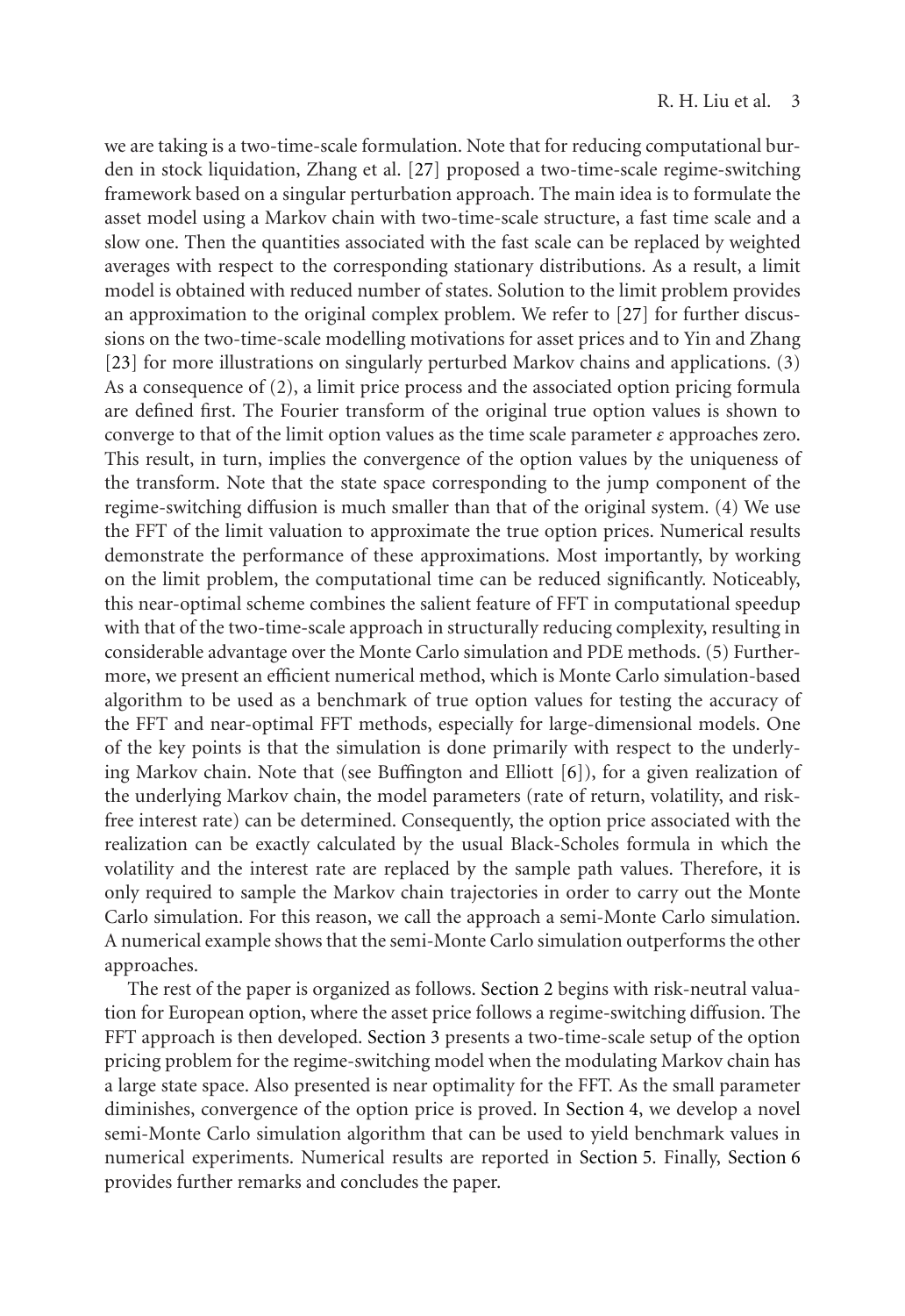#### <span id="page-3-0"></span>**2. FFT approach for regime-switching option pricing**

In this section, we generalize the FFT technique introduced by Carr and Madan in [7] for option pricing to the regime-switching model and develop the FFT scheme.

**2.1. Regime-switching model and risk-neutral option pricing.** Suppose that  $(\Omega, \mathcal{F}, \mathcal{P})$ is the underlying probability space, upon which all the stochastic processes below are defined. Let  $\alpha(t)$  be a finite-state continuous time Markov chain with state space  $\mathcal{M} =$  $\{1,\ldots,m\}$ , which may represent general market trends and/or other economic factors (also called "state of the world" or regime). For example, when  $m = 2$ ,  $\alpha(t) = 1$  denotes an uptrend and  $\alpha(t) = 2$  a downtrend.

Suppose that *S*(*t*), the price of the underlying asset, satisfies a stochastic differential equation

<span id="page-3-1"></span>
$$
\frac{dS(t)}{S(t)} = \nu(\alpha(t))dt + \sigma(\alpha(t))dB(t), \quad t \ge 0,
$$
\n(2.1)

where  $S(0) = S_0 > 0$  is the initial price,  $B(t)$  is a one-dimensional real-valued standard Brownian motion independent of  $\alpha(t)$ , and  $\nu(\alpha(t))$  and  $\sigma(\alpha(t))$  are the rates of expected return and volatility of the asset, respectively. We assume that  $\sigma(j) > 0$ , for each  $j \in M$ . Assu[me](#page-20-10) that the ins[tan](#page-21-0)taneous risk-free interest rate also depends on  $\alpha(t)$  and use  $r(\alpha(t))$ in the paper.

A standard methodology for option pricing is the risk-neutral valuation. The idea is to derive a suitable probability space upon which the discounted asset price process becomes a martingale; this probability space is usually called the risk neutral world and the associated probability measure is referred to as the risk-neutral or equivalent martingale measure. As a consequence, the fair value of an option is expressed as the expected value of the discounted option payoff with respect to this equivalent martingale measure.

Risk-neutral valuation is adopted for regime-switching models (see Yao[1 et](#page-3-1) al. [21], Guo [15]). Yao1 et al. [21] provided a generalized Girsanov theorem for Markov modulated processes and derived an [equ](#page-20-10)ivalent martingale measure  $\widetilde{\mathcal{P}}$  under which (2.1) becomes

$$
\frac{dS(t)}{S(t)} = \mu(\alpha(t))dt + \sigma(\alpha(t))d\widetilde{B}(t), \quad t \ge 0,
$$
\n(2.2)

where  $\widetilde{B}(t)$  is a standard  $\widetilde{\mathcal{P}}$ -Brownian motion independent of  $\alpha(t)$ ,  $\mu(\alpha(t))$  denotes the risk-free drift rate. Note that we use  $\mu(\alpha(t))$ , not  $r(\alpha(t))$ , for the drift in (2.2). This is because the drift in the risk-neutral price process may not be equal to the risk-free interest rate. For example, a dividend rate (if nonzero) should be subtracted from the interest rate. Also as discussed by Guo [15], to have a complete market, Arrow-Debreu securities related to the switching cost need to be used. This results in an extra component that is subtracted from the interest rate. We refer the reader to Yao1 et al. [21], Guo [15] for detailed discussions and technical proofs concerning the regime-switching risk-neutral valuation.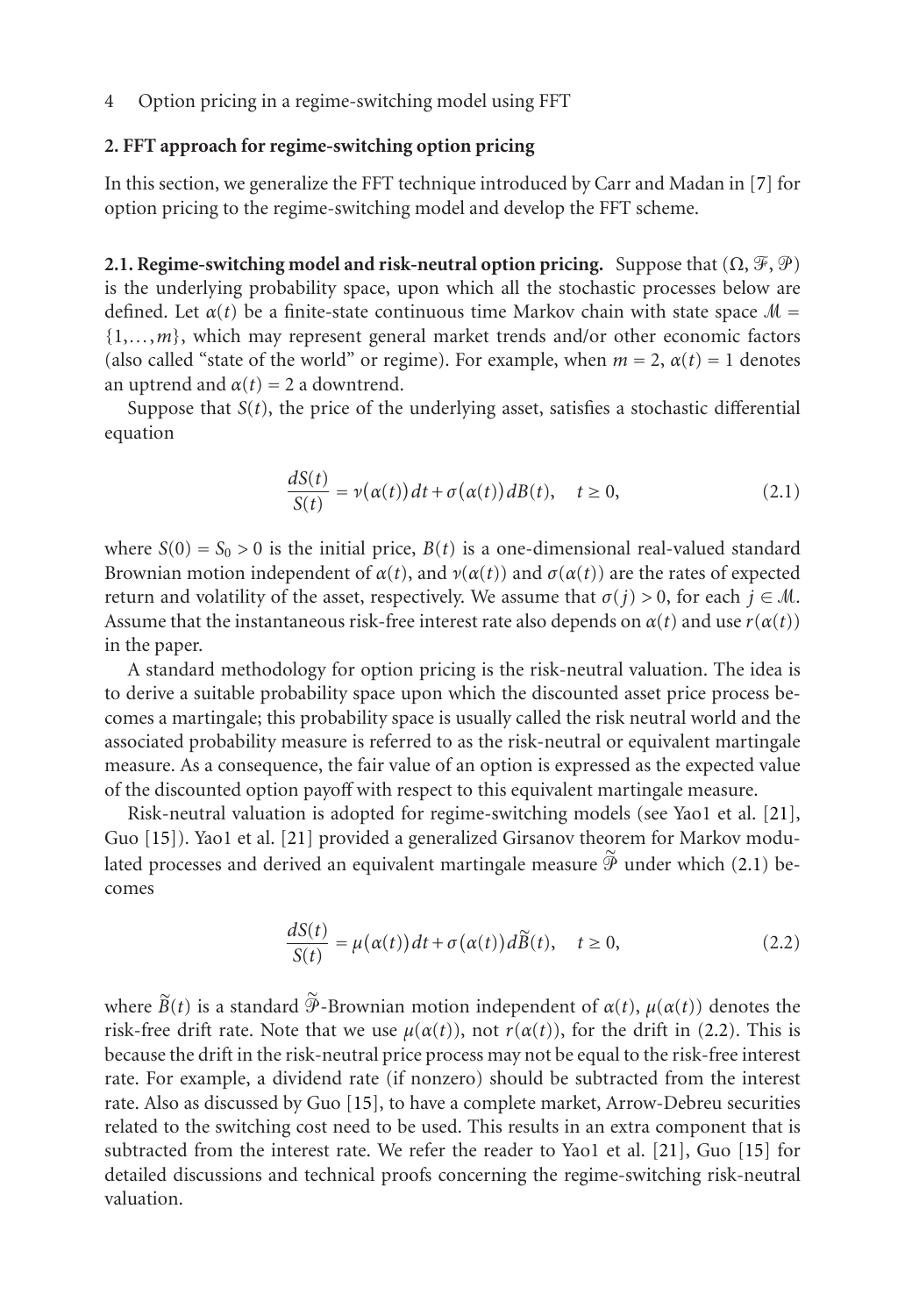From now on, we will work with the risk-neutral world  $(\Omega, \mathcal{F}, \widetilde{\mathcal{P}}).$  Throughout the rest of the paper, all expectations are taken with respect to the risk-neutral measure  $\widetilde{\mathcal{P}}$ . Let

$$
X(t) = \int_0^t \left( \mu(\alpha(s)) - \frac{1}{2}\sigma^2(\alpha(s)) \right) ds + \int_0^t \sigma(\alpha(s)) d\widetilde{B}(s), \quad t \ge 0.
$$
 (2.3)

Then the solution to (2.2) is given by

$$
S(t) = S_0 \exp[X(t)].
$$
\n(2.4)

Consider an European call option written on  $S(t)$  with strike  $K > 0$  and maturity  $T > 0$ . By the risk-neutral valuation principle, the option price  $C(K)$  is given by

$$
C(K) = E\bigg\{\exp\bigg(-\int_0^T r\big(\alpha(t)\big)dt\bigg)\big(S_0e^{X(T)} - K)^+\bigg\}.\tag{2.5}
$$

Let  $k = \ln(K/S_0)$ . Then (2.2) can be written as

<span id="page-4-0"></span>
$$
C(k) = S_0 E \bigg\{ \exp \bigg( - \int_0^T r(\alpha(t)) dt \bigg) \big( e^{X(T)} - e^k \big)^+ \bigg\}.
$$
 (2.6)

Note that we use *k* (a modified log strike) instead of the log strike itself to ensure that  $k = 0$  will be always corresponding to the at-the-money case.

**2.2. Fourier transform of the option price.** Note that the call price  $C(k)$  does not decay to 0 as *k* goes to −∞. Hence we cannot directly take its Fourier transform. Carr and Madan [7] introduced an extra exponential term to make the modified function be square integrable with respect to *k* over (−∞,∞), whose Fourier transform is well defined and also square integrable. We use this idea here for the regime-switching model.

Define a modified price function  $c(k)$  by

$$
c(k) = e^{\rho k} \frac{C(k)}{S_0}, \quad -\infty < k < \infty,\tag{2.7}
$$

where  $\rho > 0$  is a prespecified positive number (damping factor). We derive an explicit formula for the Fourier transform of *c*(*k*) next.

Let  $\mathcal{F}_T$  be the *σ*-algebra generated by the Markov chain  $\alpha(t)$ ,  $0 \le t \le T$ , that is,  $\mathcal{F}_T =$  $\sigma\{\alpha(t), 0 \le t \le T\}$ . Let  $f_{\mathscr{F}_T}(x)$  be the conditional density function of  $X(T)$  given  $\mathscr{F}_T$ . Define

$$
L_T = \int_0^T \mu(\alpha(t))dt, \qquad V_T = \int_0^T \sigma^2(\alpha(t))dt, \qquad R_T = \int_0^T r(\alpha(t))dt. \qquad (2.8)
$$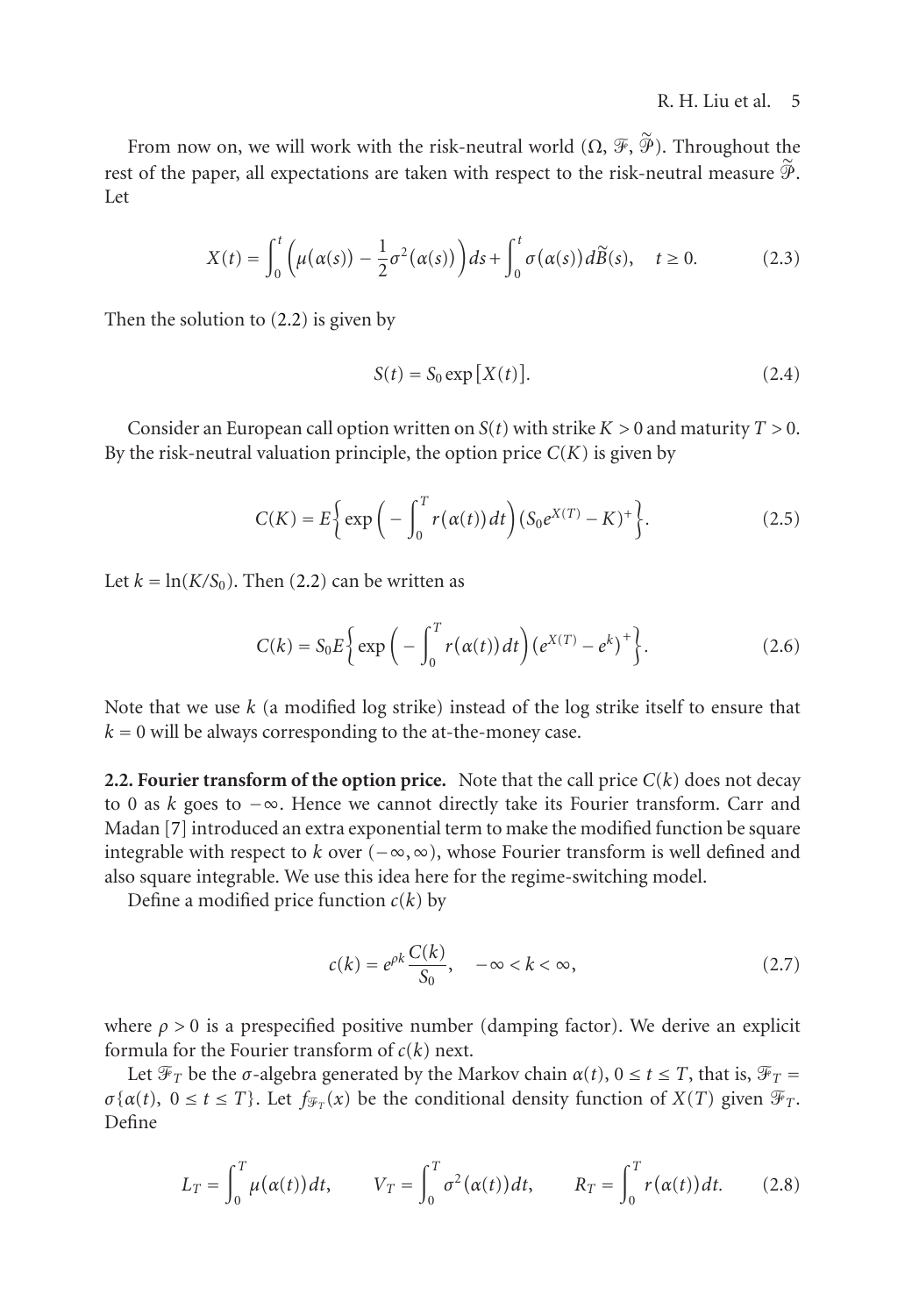Then the Fourier transform of  $c(k)$  is calculated as follows:

$$
\psi(u) = \int_{-\infty}^{\infty} e^{iuk} c(k) dk
$$
  
\n
$$
= \int_{-\infty}^{\infty} e^{iuk} e^{\rho k} E \{e^{-R_T} (e^{X(T)} - e^k)^+ \} dk
$$
  
\n
$$
= E \{ \int_{-\infty}^{\infty} e^{iuk} e^{\rho k} e^{-R_T} E \{ (e^{X(T)} - e^k)^+ | \mathcal{F}_T \} dk \}
$$
  
\n
$$
= E \{ \int_{-\infty}^{\infty} e^{iuk} e^{\rho k} e^{-R_T} \int_{k}^{\infty} (e^x - e^k) f \mathcal{F}_T(x) dx dk \}
$$
  
\n
$$
= E \{ \int_{-\infty}^{\infty} e^{-R_T} f \mathcal{F}_T(x) \int_{-\infty}^x (e^x e^{(\rho + iu)k} - e^{(1 + \rho + iu)k}) dk dx \}
$$
  
\n
$$
= E \{ \int_{-\infty}^{\infty} e^{-R_T} f \mathcal{F}_T(x) \left( \frac{e^{(1 + \rho + iu)x}}{\rho + iu} - \frac{e^{(1 + \rho + iu)x}}{1 + \rho + iu} \right) dx \}
$$
  
\n
$$
= E \{ e^{-R_T} \left( \frac{\phi \mathcal{F}_T(u - i(1 + \rho))}{\rho + iu} - \frac{\phi \mathcal{F}_T(u - i(1 + \rho))}{1 + \rho + iu} \right) \}
$$
  
\n
$$
= \frac{E \{ e^{-R_T} \phi \mathcal{F}_T(u - i(1 + \rho)) \}}{\rho^2 + \rho - u^2 + i(1 + 2\rho)u},
$$

where

$$
\phi_{\mathcal{F}_T}(u) = E\{e^{iuX(T)} \mid \mathcal{F}_T\} = \int_{-\infty}^{\infty} e^{iux} f_{\mathcal{F}_T}(x) dx \qquad (2.10)
$$

is the conditional characteristic function of  $X(T)$  given  $\mathcal{F}_T$ .

Note that given  $\mathcal{F}_T$ , *X*(*T*) has Gaussian distribution with mean (*L<sub>T</sub>* – (1/2)*V<sub>T</sub>*) and variance  $V_T$ . It follows that

$$
\phi_{\mathcal{F}_T}(u) = \exp\left(iu\left(L_T - \frac{1}{2}V_T\right) - \frac{1}{2}u^2V_T\right).
$$
\n(2.11)

Using  $(2.11)$  in  $(2.9)$ , we have

$$
\psi(u) = \frac{1}{\rho^2 + \rho - u^2 + i(1 + 2\rho)u} E\Big\{ \exp\Big( (1 + \rho) \Big( L_T + \frac{1}{2}\rho V_T \Big) - R_T - \frac{1}{2}u^2 V_T + iu \Big( L_T + \Big( \frac{1}{2} + \rho \Big) V_T \Big) \Big) \Big\}.
$$
\n(2.12)

To derive an explicit formula for  $\psi(u)$ , it is necessary to calculate the expectation with respect to the random variables  $L_T$ ,  $V_T$ , and  $R_T$ . To this end, let

$$
T_j = \int_0^T I_{\{\alpha(t) = j\}} dt, \quad j \in \mathcal{M}, \tag{2.13}
$$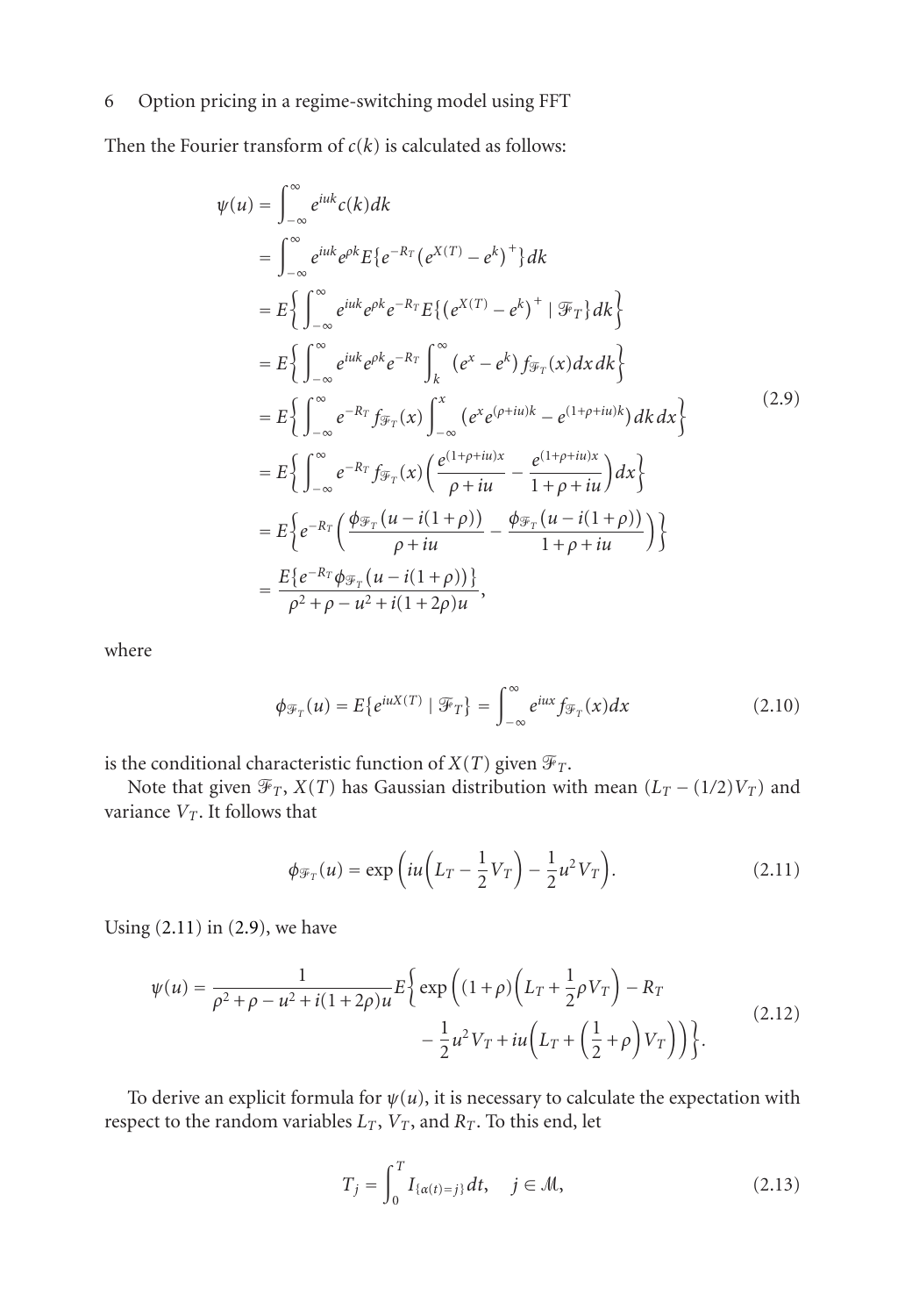be the sojourn time of the Markov chain  $\alpha(t)$  in state *j* during the interval [0,*T*]. Then  $\sum_{j=1}^{m} T_j = T$ . It follows that

<span id="page-6-0"></span>
$$
L_T = \sum_{j=1}^{m-1} (\mu(j) - \mu(m)) T_j + \mu(m) T,
$$
  
\n
$$
V_T = \sum_{j=1}^{m-1} (\sigma^2(j) - \sigma^2(m)) T_j + \sigma^2(m) T,
$$
  
\n
$$
R_T = \sum_{j=1}^{m-1} (r(j) - r(m)) T_j + r(m) T.
$$
\n(2.14)

Using  $(2.14)$  in  $(2.12)$ , we obtain that

$$
\psi(u) = \frac{1}{\rho^2 + \rho - u^2 + i(1 + 2\rho)u} \exp(B(u)T) E\left\{\exp\left(i\sum_{j=1}^{m-1} A(u, j)T_j\right)\right\},\tag{2.15}
$$

where for  $j = 1, \ldots, m - 1$ ,

$$
A(u,j) = \left[ (\mu(j) - \mu(m)) + \left(\frac{1}{2} + \rho\right) (\sigma^2(j) - \sigma^2(m)) \right] u + \frac{1}{2} u^2 (\sigma^2(j) - \sigma^2(m)) i + \left[ (r(j) - r(m)) - (1 + \rho)(\mu(j) - \mu(m)) - \frac{1}{2} \rho (1 + \rho) (\sigma^2(j) - \sigma^2(m)) \right] i, B(u) = iu \left[ \mu(m) + \left(\frac{1}{2} + \rho\right) \sigma^2(m) \right] - \frac{1}{2} u^2 \sigma^2(m) + (1 + \rho) \mu(m) - r(m) + \frac{1}{2} \rho (1 + \rho) \sigma^2(m).
$$
\n(2.16)

Therefore, the determination of  $\psi(u)$  reduces to calculating the characteristic function of the random vector  $(T_1, \ldots, T_{m-1})'$ .

*Two-state case.* Consider  $m = 2$ . Let the generator of the Markov chain  $\alpha(\cdot)$  be given by

$$
Q = \begin{pmatrix} -\lambda_1 & \lambda_1 \\ \lambda_2 & -\lambda_2 \end{pmatrix}, \quad \lambda_1, \lambda_2 > 0,
$$
 (2.17)

where  $\lambda_1$  is the jump rate from state 1 to state 2 and  $\lambda_2$  is the jump rate from state 2 to state 1. In this case, we need to find the characteristic function of *T*1, the sojourn time in state 1.

Assume the initial state  $\alpha(0) = j_0$ . Define

$$
\phi_{j_0}(\theta, T) = E(e^{i\theta T_1} \mid \alpha(0) = j_0), \quad j_0 = 1, 2. \tag{2.18}
$$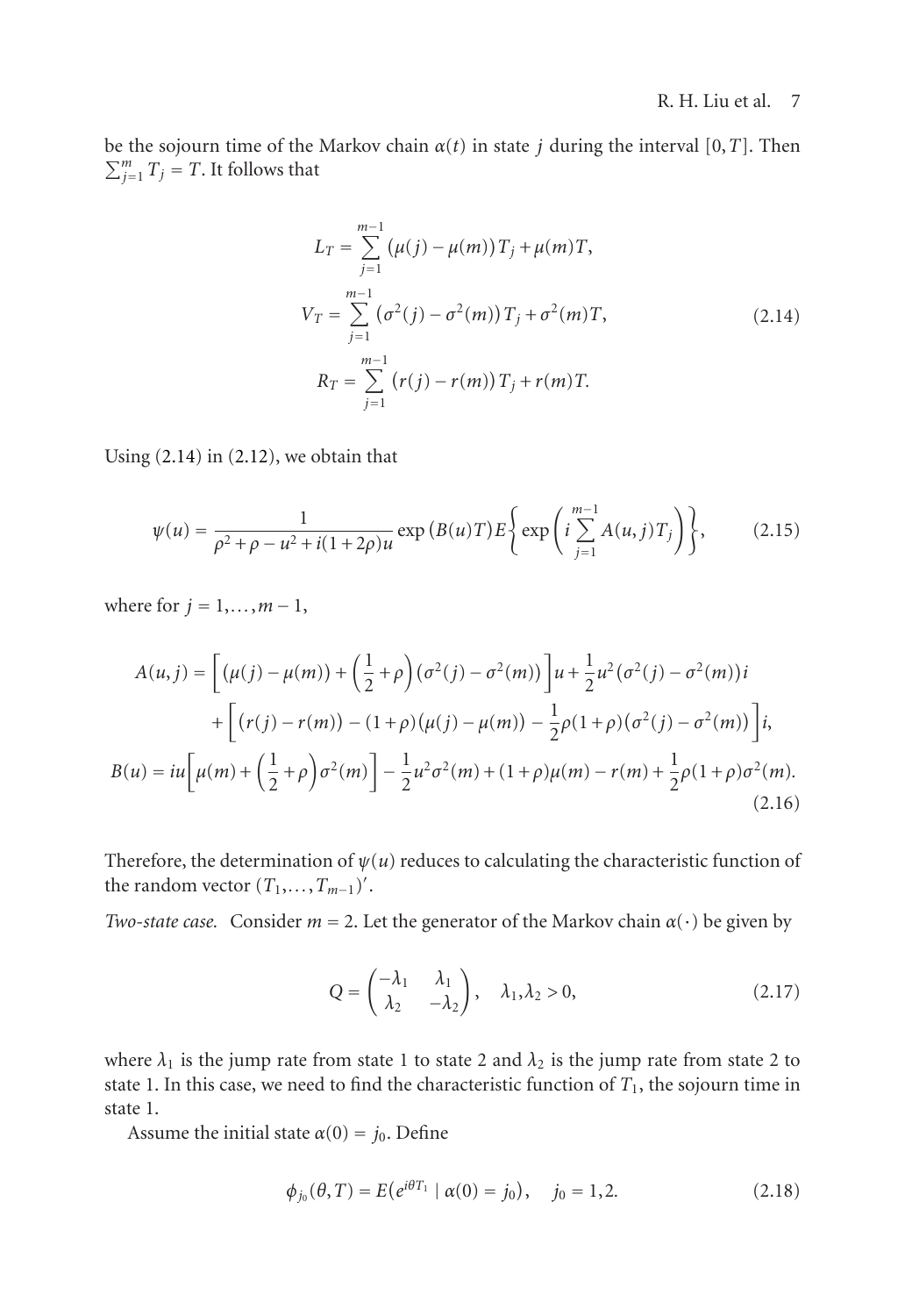Then  $\phi_1(\theta, T)$  and  $\phi_2(\theta, T)$  satisfy the following system of integral equations (see Guo  $[15]$ :

$$
\phi_1(\theta, T) = e^{i\theta T} e^{-\lambda_1 T} + \int_0^T e^{i\theta t} \phi_2(\theta, T - t) \lambda_1 e^{-\lambda_1 t} dt,
$$
  
\n
$$
\phi_2(\theta, T) = e^{-\lambda_2 T} + \int_0^T \phi_1(\theta, T - t) \lambda_2 e^{-\lambda_2 t} dt.
$$
\n(2.19)

Taking Laplace transform, we obtain the following system of algebraic equations:

$$
\mathcal{L}\{\phi_1(\theta, T)\} = \frac{1}{s + \lambda_1 - i\theta} + \frac{\lambda_1}{s + \lambda_1 - i\theta} \mathcal{L}\{\phi_2(\theta, T)\},
$$
  

$$
\mathcal{L}\{\phi_2(\theta, T)\} = \frac{1}{s + \lambda_2} + \frac{\lambda_2}{s + \lambda_2} \mathcal{L}\{\phi_1(\theta, T)\}.
$$
 (2.20)

Solving the pair of equations yields

$$
\mathcal{L}\{\phi_1(\theta, T)\} = \frac{s + \lambda_1 + \lambda_2}{s^2 + (\lambda_1 + \lambda_2 - i\theta)s - i\theta\lambda_2},
$$
  

$$
\mathcal{L}\{\phi_2(\theta, T)\} = \frac{s + \lambda_1 + \lambda_2 - i\theta}{s^2 + (\lambda_1 + \lambda_2 - i\theta)s - i\theta\lambda_2}.
$$
(2.21)

Taking inverse Laplace tra[nsform](#page-6-0), we have

$$
\phi_1(\theta, T) = \frac{1}{s_1 - s_2} ((s_1 + \lambda_1 + \lambda_2) e^{s_1 T} - (s_2 + \lambda_1 + \lambda_2) e^{s_2 T}),
$$
  
\n
$$
\phi_2(\theta, T) = \frac{1}{s_1 - s_2} ((s_1 + \lambda_1 + \lambda_2 - i\theta) e^{s_1 T} - (s_2 + \lambda_1 + \lambda_2 - i\theta) e^{s_2 T}),
$$
\n(2.22)

where *s*<sup>1</sup> and *s*<sup>2</sup> are the two roots of the equation

$$
s^2 + (\lambda_1 + \lambda_2 - i\theta)s - i\theta\lambda_2 = 0.
$$
 (2.23)

The Fourier transform (2.15) in this case is given by

$$
\psi(u) = \frac{\exp(B(u)T)\phi_{j_0}(A(u), T)}{\rho^2 + \rho - u^2 + i(1 + 2\rho)u},
$$
\n(2.24)

where

$$
A(u) := A(u, 1)
$$
  
= 
$$
\left[ (\mu(1) - \mu(2)) + \left(\frac{1}{2} + \rho\right) (\sigma^2(1) - \sigma^2(2)) \right] u + \frac{1}{2} u^2 (\sigma^2(1) - \sigma^2(2)) i
$$
  
+ 
$$
\left[ (r(1) - r(2)) - (1 + \rho) (\mu(1) - \mu(2)) - \frac{1}{2} \rho (1 + \rho) (\sigma^2(1) - \sigma^2(2)) \right] i,
$$
  

$$
B(u) = iu \left[ \mu(2) + \left(\frac{1}{2} + \rho\right) \sigma^2(2) \right] - \frac{1}{2} u^2 \sigma^2(2) + (1 + \rho) \mu(2) - r(2) + \frac{1}{2} \rho (1 + \rho) \sigma^2(2).
$$
  
(2.25)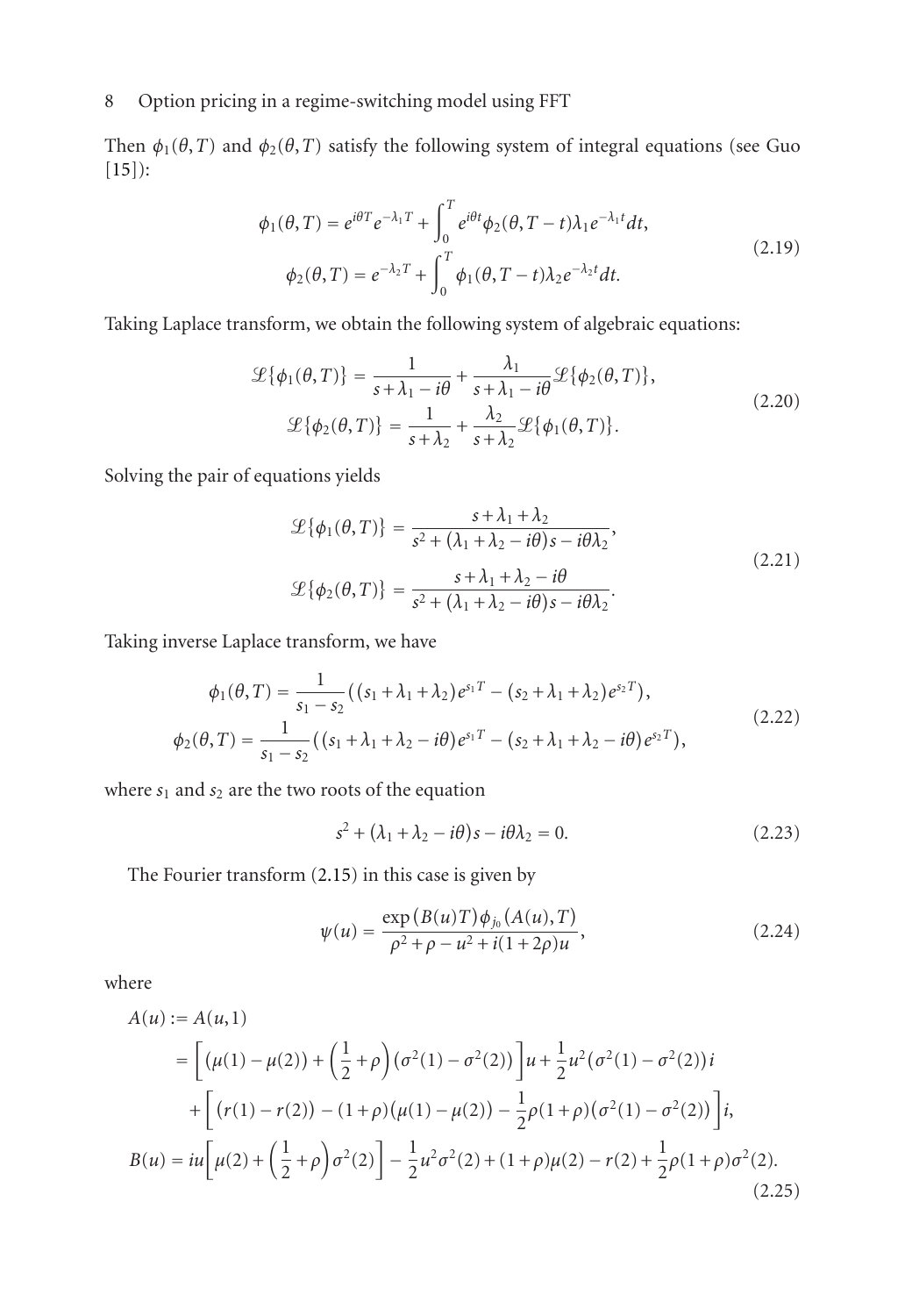*General case (* $m \ge 2$ *).* Let the generator of the Markov chain  $\alpha(\cdot)$  be given by an  $m \times m$ matrix  $Q = (q_{ij})_{m \times m}$  such that  $q_{ij} \ge 0$  for  $i \ne j$  and  $\sum_{j=1}^{m} q_{ij} = 0$  for each  $i \in \mathcal{M}$ . Let

$$
\mathbf{I}(t) = (I_{\{\alpha(t) = 1\}}, I_{\{\alpha(t) = 2\}}, \dots, I_{\{\alpha(t) = m\}})' \in \mathbb{R}^{m \times 1}
$$
 (2.26)

denote the vector of indicator functions. Then it is shown by Yin and Zhang [23, Lemma 2.4, Chapter 2] that

$$
\mathbf{I}(t) - \int_0^t Q' \mathbf{I}(s) ds
$$
 (2.27)

is a martingale, where *Q* denotes the transpose of *Q*.

To determine the characteristic function

$$
E\bigg\{\exp\bigg(i\sum_{j=1}^{m-1}\theta_jT_j\bigg)\bigg\} = E\bigg\{\exp\bigg(i\sum_{j=1}^{m-1}\theta_j\int_0^T I_{\{\alpha(t)=j\}}dt\bigg)\bigg\},\tag{2.28}
$$

define a random vector

<span id="page-8-0"></span>
$$
\mathbf{Z}(T) = (z_1(T), z_2(T), \dots, z_m(T))' \in \mathbb{R}^{m \times 1},
$$
\n(2.29)

where

$$
z_j(T) = \exp\left(i\sum_{j=1}^{m-1} \theta_j \int_0^T I_{\{\alpha(t)=j\}} dt\right) I_{\{\alpha(T)=j\}}, \quad j = 1, 2, ..., m. \tag{2.30}
$$

Using the martingale property (2.27), it can be shown as by Buffington and Elliott [6] that  $E[Z(T)]$  satisfies the following vector differential equation:

$$
\frac{dE[\mathbf{Z}(T)]}{dT} = (Q' + i \operatorname{diag}(\theta_1, \theta_2, \dots, \theta_{m-1}, 0)) E[\mathbf{Z}(T)], \quad E[\mathbf{Z}(0)] = \mathbf{I}(0), \tag{2.31}
$$

where diag( $\theta_1, \theta_2, \ldots, \theta_{m-1}, 0$ ) is the diagonal matrix with diagonal entries  $\theta_1, \theta_2, \ldots, \theta_{m-1}$ , 0. The solution to (2.31) is given by

<span id="page-8-1"></span>
$$
E[\mathbf{Z}(T)] = \exp\left(Q' + i\operatorname{diag}(\theta_1, \theta_2, \dots, \theta_{m-1}, 0)\right) \mathbf{I}(0). \tag{2.32}
$$

Consequently, the characteristic function can be determined by

$$
E\left\{\exp\left(i\sum_{j=1}^{m-1}\theta_j T_j\right)\right\} = \sum_{j=1}^{m} E[z_j(T)] = \mathbb{1}'_m E[Z(T)]
$$
  
=  $\mathbb{1}'_m \exp\left(Q' + i \operatorname{diag}(\theta_1, \theta_2, ..., \theta_{m-1}, 0)\right) I(0),$  (2.33)

where  $\mathbb{1}_m = (1, \ldots, 1)' \in \mathbb{R}^{m \times 1}$ .

Setting  $\theta_j = A(u, j)$  in (2.33) and then using the result in (2.15), we obtain the Fourier transform  $\psi(u)$ , which can then be used in the inverse transform to determine the option price.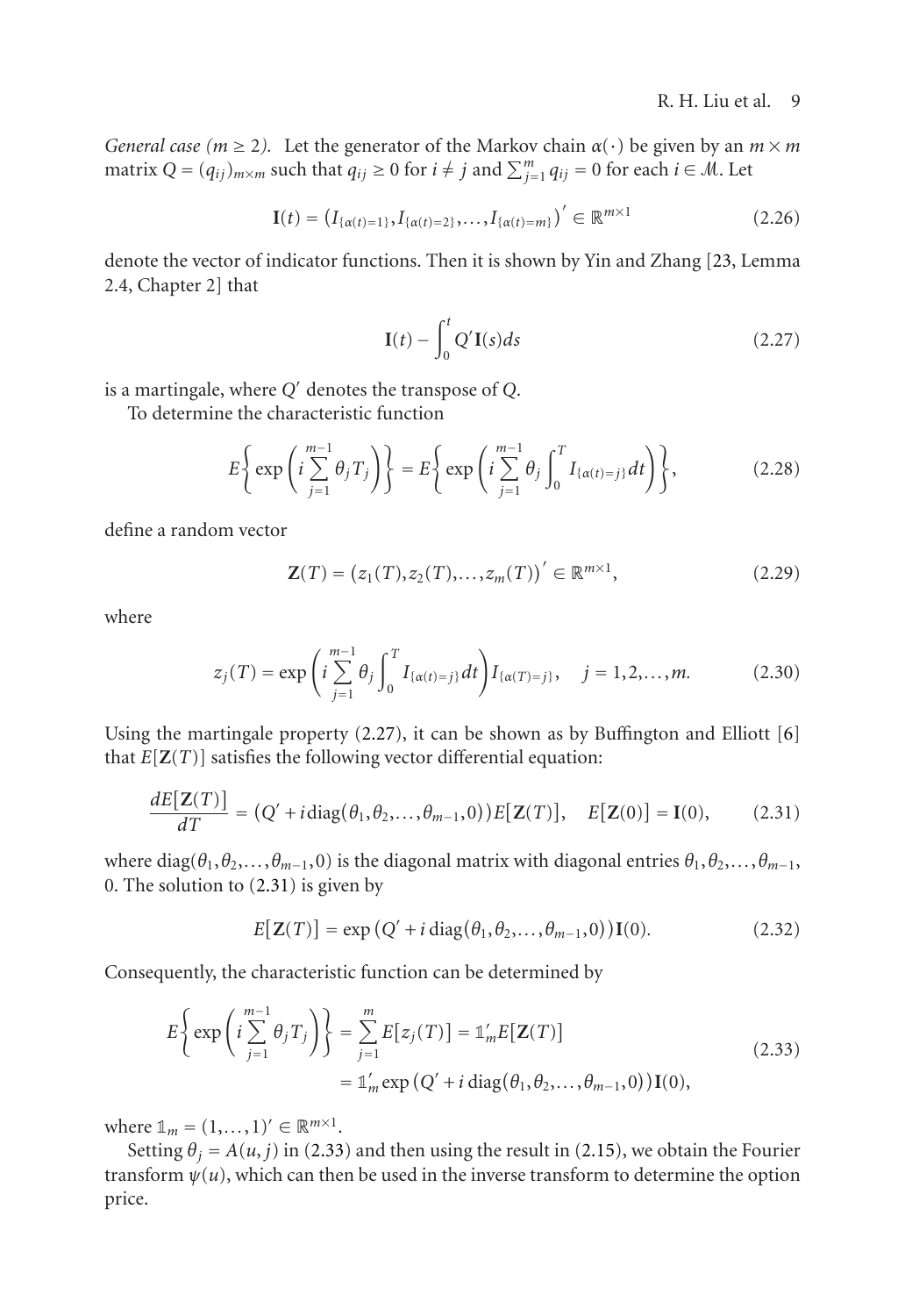**2.3. FFT algorithm for option pricing.** We adopt the approach introduced by Carr and Madan [7]. Recall that the discrete Fourier transform of a given sequence  $\{f_j\}_{j=0}^{N-1}$  is defined by

<span id="page-9-0"></span>
$$
F_l = \sum_{j=0}^{N-1} e^{-i(2\pi/N)lj} f_j, \quad l = 0, 1, ..., N-1.
$$
 (2.34)

It is typical to choose *N* as a power of 2 when the FFT procedure is used to calculate the transform  ${F_l}_{l=0}^{N-1}$ .

Given the transform function  $\psi(u)$ , the modified option price  $c(k)$  can be obtained by the inverse Fourier transform

$$
c(k) = \frac{1}{2\pi} \int_{-\infty}^{\infty} e^{-iuk} \psi(u) du = \frac{1}{\pi} \int_{0}^{\infty} e^{-iuk} \psi(u) du,
$$
 (2.35)

and the option price is, in view of (2.7),  $C(k) = e^{-\rho k} S_0 c(k)$ .

Set  $u_j = j\Delta u$ ,  $j = 0, 1, \ldots, N - 1$ , where  $\Delta u$  is the grid size in the variable *u*. Then (2.35) can be approximated by the following summation:

$$
c(k) \approx \frac{1}{\pi} \sum_{j=0}^{N-1} e^{-iu_j k} \psi(u_j) \Delta_u.
$$
 (2.36)

Next, let Δ*<sup>k</sup>* be the grid size in *k* and choose a grid along the modified log strike *k* as below:

$$
k_l = \left(l - \frac{N}{2}\right)\Delta_k, \quad l = 0, 1, ..., N - 1.
$$
 (2.37)

Then

$$
c(k_l) \approx \frac{1}{\pi} \sum_{j=0}^{N-1} e^{-ijl\Delta_u \Delta_k} e^{ij(N/2)\Delta_u \Delta_k} \psi(j\Delta_u) \Delta_u, \quad l = 0, 1, \dots, N-1.
$$
 (2.38)

If we set

$$
\Delta_u \Delta_k = \frac{2\pi}{N},\tag{2.39}
$$

then we have

$$
c(k_l) \approx \frac{\Delta_u}{\pi} \sum_{j=0}^{N-1} e^{-ijl(2\pi/N)} e^{ij\pi} \psi(j\Delta_u), \quad l = 0, 1, ..., N-1.
$$
 (2.40)

Using Simpson's rule for numerical integration, define a sequence of weighting factors by

$$
w(j) = \begin{cases} \frac{1}{3}, & \text{if } j = 0, \\ \frac{4}{3}, & \text{if } j \text{ is odd,} \\ \frac{2}{3}, & \text{if } j \text{ is even.} \end{cases}
$$
 (2.41)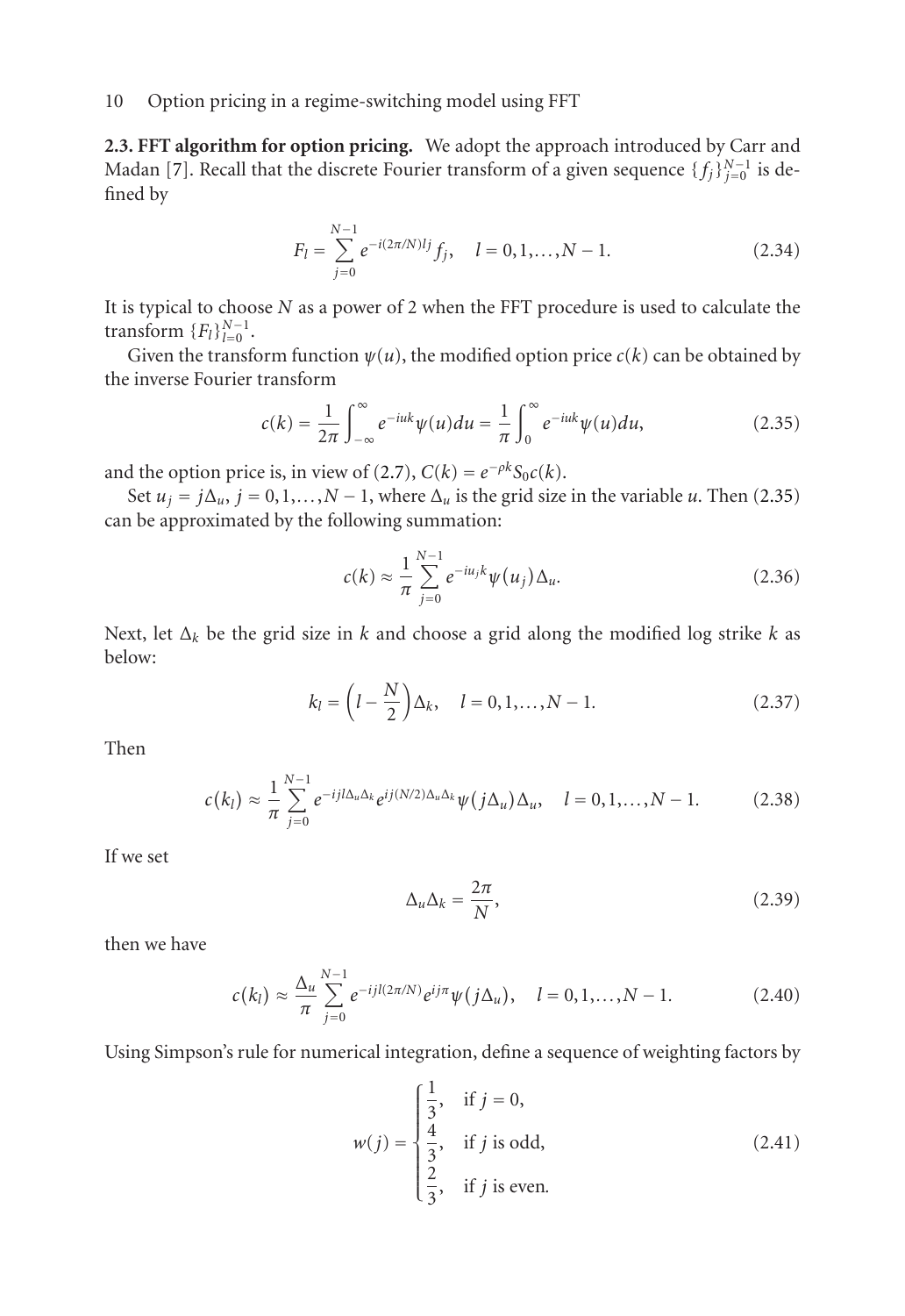$$
c(k_l) \approx \frac{\Delta_u}{\pi} \sum_{j=0}^{N-1} e^{-ijl(2\pi/N)} e^{ij\pi} \psi(j\Delta_u) w(j), \quad l = 0, 1, ..., N-1.
$$
 (2.42)

Comparing (2.42) with (2.34), it is easily seen that  $\{c(k_l)\}_{l=0}^{N-1}$  can be obtained by taking the Fourier transform of the sequence  $\{e^{ij\pi}\psi(j\Delta_u)w(j)\}_{j=0}^{N-1}$ .

<span id="page-10-0"></span>*Remark 2.1.* In order to apply the FFT procedure, a discrete sum (2.36) is used to approximate the continuous infinite integral (2.35). This will cause approximation errors in option values. For models without regime-switching, Lee [18] developed upper bounds for the truncation and [discre](#page-8-0)tization errors of the approximation. However, numer[ical](#page-8-1) [r](#page-8-1)esults show that the actual errors in option prices frequently are much smaller than those bounds. Our numerical experiments in Section 5 (see Table 5.1) show that for the regimeswitching option valuation, using the chosen grid sizes, the effect of this discretization error is nearly unnoticeable.

#### **3. A near-optimal approach using a two-time-scale Markov chain**

In order to find the Fourier transform  $\psi(u)$ , it is necessary to solve the system of *m* differential equations (2.31) (or equivalently, to calculate the matrix exponential (2.33)). When the number of states *m* of the Markov chain is large, the computational complexity becomes a main concern. To overcome the difficulty, we develop an approximation approach using FFT and a two-time-scale Markov chain structure. We prove that this approach is near optimal in the sense that the approximation of the prices converges to the true prices as the time-scale parameter *ε* approaches to zero.

**3.1. A two-time-scale Markov chain.** To reveal the explicit dependence on a small positive number *ε*, in this section, we use *αε* (·) instead of *α*(·) for the driving Markov chain. Let  $Q^{\varepsilon}$  be its generator and assume  $Q^{\varepsilon}$  has the following decomposition form:

$$
Q^{\varepsilon} = \frac{1}{\varepsilon} \widetilde{Q} + \widehat{Q} = \frac{1}{\varepsilon} \begin{pmatrix} \widetilde{Q}^1 & & \\ & \ddots & \\ & & \widetilde{Q}^I \end{pmatrix} + \widehat{Q}, \tag{3.1}
$$

where, for each  $k = 1, ..., l$ ,  $\widetilde{Q}^k$  is a generator with dimension  $m_k \times m_k$ , and  $\widehat{Q}$  is a generator with dimension  $m \times m$ . We have  $m_1 + \cdots + m_l = m$ . Suppose that, for  $k = 1, \ldots, l$ ,  $\widetilde{Q}^k$ are irreducible. Then we may rewrite the state space of *αε* (·) as

$$
\mathcal{M} = \mathcal{M}_1 \cup \cdots \cup \mathcal{M}_l = \{s_{11}, \ldots, s_{1m_1}\} \cup \cdots \cup \{s_{l1}, \ldots, s_{lm_l}\},\tag{3.2}
$$

where for each  $k = 1, \ldots, l$ ,  $M_k = \{s_{k1}, \ldots, s_{km_k}\}\$ is the substate space corresponding to the *k*th recurrent class. Let  $v^k = (v_1^k, \ldots, v_{m_k}^k)$  denote the stationary distribution of  $\widetilde{Q}^k$ , that is, *ν<sup>k</sup>* is the only solution to

$$
\nu^k \widetilde{Q}^k = 0, \qquad \nu^k \mathbb{1}_{m_k} = 1, \tag{3.3}
$$

Then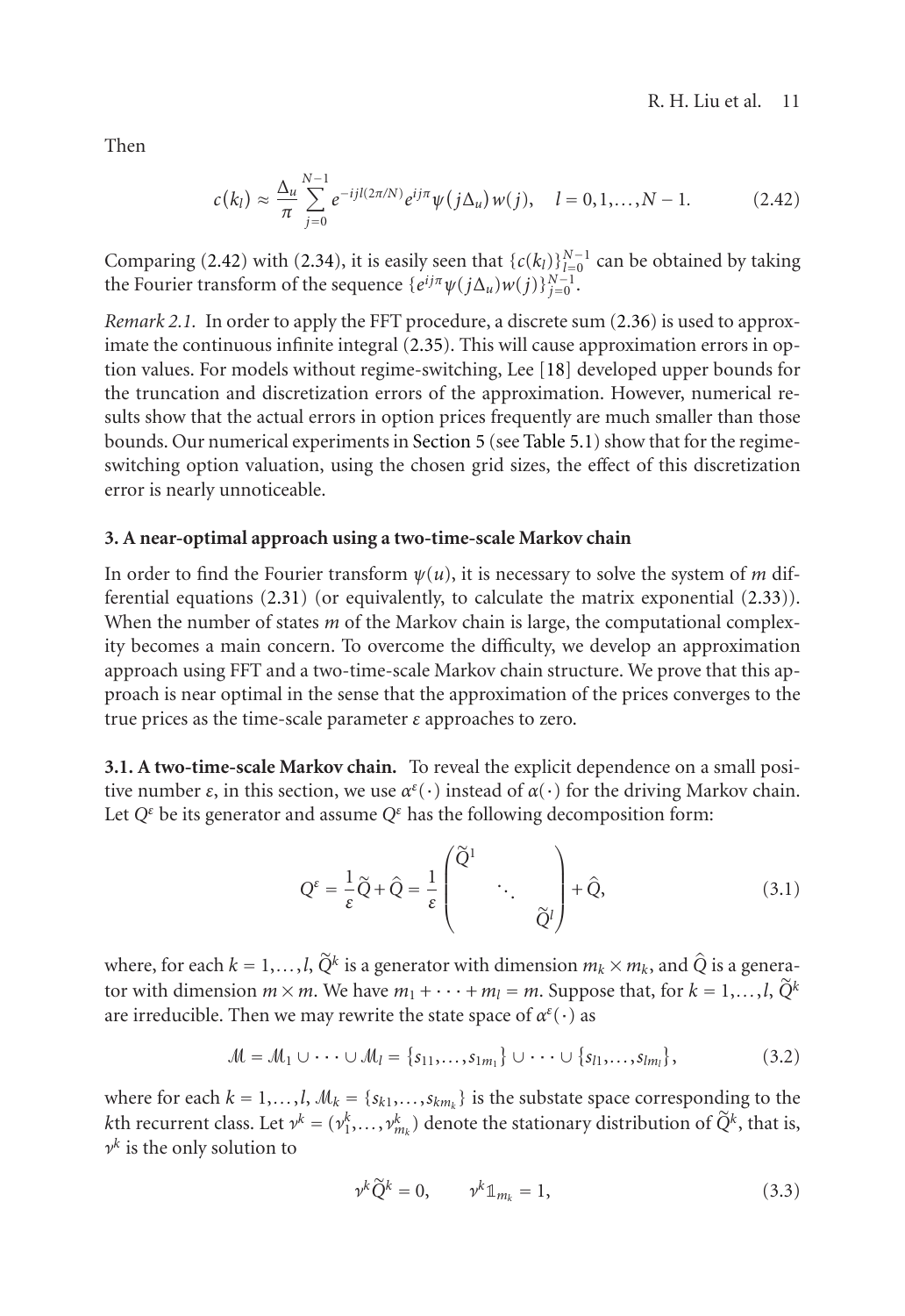where  $\mathbb{1}_{m_k} = (1, \ldots, 1)' \in \mathbb{R}^{m_k \times 1}$ . Define an aggregated process  $\overline{\alpha}^{\epsilon}(\cdot) \in \{1, \ldots, l\}$  by

<span id="page-11-2"></span><span id="page-11-0"></span>
$$
\overline{\alpha}^{\varepsilon}(t) = k, \quad \text{if } \alpha^{\varepsilon}(t) \in \mathcal{M}_k. \tag{3.4}
$$

Next, define an  $l \times l$  matrix  $\overline{Q}$  by

$$
\overline{Q} = \text{diag}(\nu^1, \dots, \nu^l) \hat{Q} \text{diag}(\mathbb{1}_{m_1}, \dots, \mathbb{1}_{m_l}),
$$
\n(3.5)

where we u[se](#page-11-0) [d](#page-11-0)iag(*A*1,*...*,*Al* ) for the block diagonal matrix with entries *A*1,*...*,*Al* . It was shown by Yin and Zhang [23, Theorems 7.2 and 7.4] that the following limit results hold.

(1) *For any bounded and measurable deterministic functions*  $\beta_{ki}(t)$ *, the corresponding occupation times satisfy*

<span id="page-11-1"></span>
$$
E\bigg(\int_0^T \big(I_{\{\alpha^{\varepsilon}(t)=s_{kj}\}}-\nu_j^k I_{\{\overline{\alpha}^{\varepsilon}(t)=k\}}\big)\beta_{kj}(t)dt\bigg)^2=O(\varepsilon). \tag{3.6}
$$

(2) *Given*  $T > 0$ ,  $\overline{\alpha}^{\varepsilon}(\cdot)$  *converges weakly to*  $\overline{\alpha}(\cdot)$ *, a Markov chain with generator*  $\overline{Q}$  *given in* (3.5) and state space  $\overline{\mathcal{M}} = \{1, \ldots, l\}.$ 

**3.2. Limit price model and near-optimal pricing method.** Next, we define a limit price process using the limit Markov chain  $\overline{\alpha}(\cdot)$ . For  $k = 1, \ldots, l$ , let

$$
\overline{\mu}(k) = \sum_{j=1}^{m_k} \nu_j^k \mu(s_{kj}), \qquad \overline{\sigma}^2(k) = \sum_{j=1}^{m_k} \nu_j^k \sigma^2(s_{kj}), \qquad \overline{r}(k) = \sum_{j=1}^{m_k} \nu_j^k r(s_{kj}). \qquad (3.7)
$$

Let  $\overline{S}(t)$  be a diffusion process satisfying

$$
\frac{d\overline{S}(t)}{\overline{S}(t)} = \overline{\mu}(\overline{\alpha}(t))dt + \overline{\sigma}(\overline{\alpha}(t))d\widetilde{B}(t), \quad t \ge 0.
$$
\n(3.8)

We assume that the Brownian motion  $\widetilde{B}(t)$  is independent of the limit Markov chain  $\overline{\alpha}(t)$ , and the initial price  $\overline{S}(0) = S_0$ , the same initial value as in (2.2). Note that the limit price process  $\overline{S}(t)$  is defined such that the parameters  $\overline{\mu}(\cdot)$ ,  $\overline{\sigma}(\cdot)$ , and  $\overline{r}(\cdot)$  are replaced by their averages with respect to the corresponding stationary distributions. Noticeably, this process is still a switching diffusion process (i.e., a set of diffusions coupled by the limit Markov chain *α*(·)). But the number of states is reduced from *m* to *l*.

Consider an European call option written on the price process  $\overline{S}(t)$  with the same maturity *T* and strike *K*, whose value is given by

$$
\overline{C}(k) = E\bigg\{\exp\bigg(-\int_0^T \overline{r}(\overline{\alpha}(t))dt\bigg)\big(S_0e^{\overline{X}(T)} - K\big)^+\bigg\},\tag{3.9}
$$

where

$$
\overline{X}(t) = \int_0^t \left( \overline{\mu}(\overline{\alpha}(s)) - \frac{1}{2}\overline{\sigma}^2(\overline{\alpha}(s)) \right) ds + \int_0^t \overline{\sigma}(\overline{\alpha}(s)) d\widetilde{B}(s), \quad t \ge 0. \tag{3.10}
$$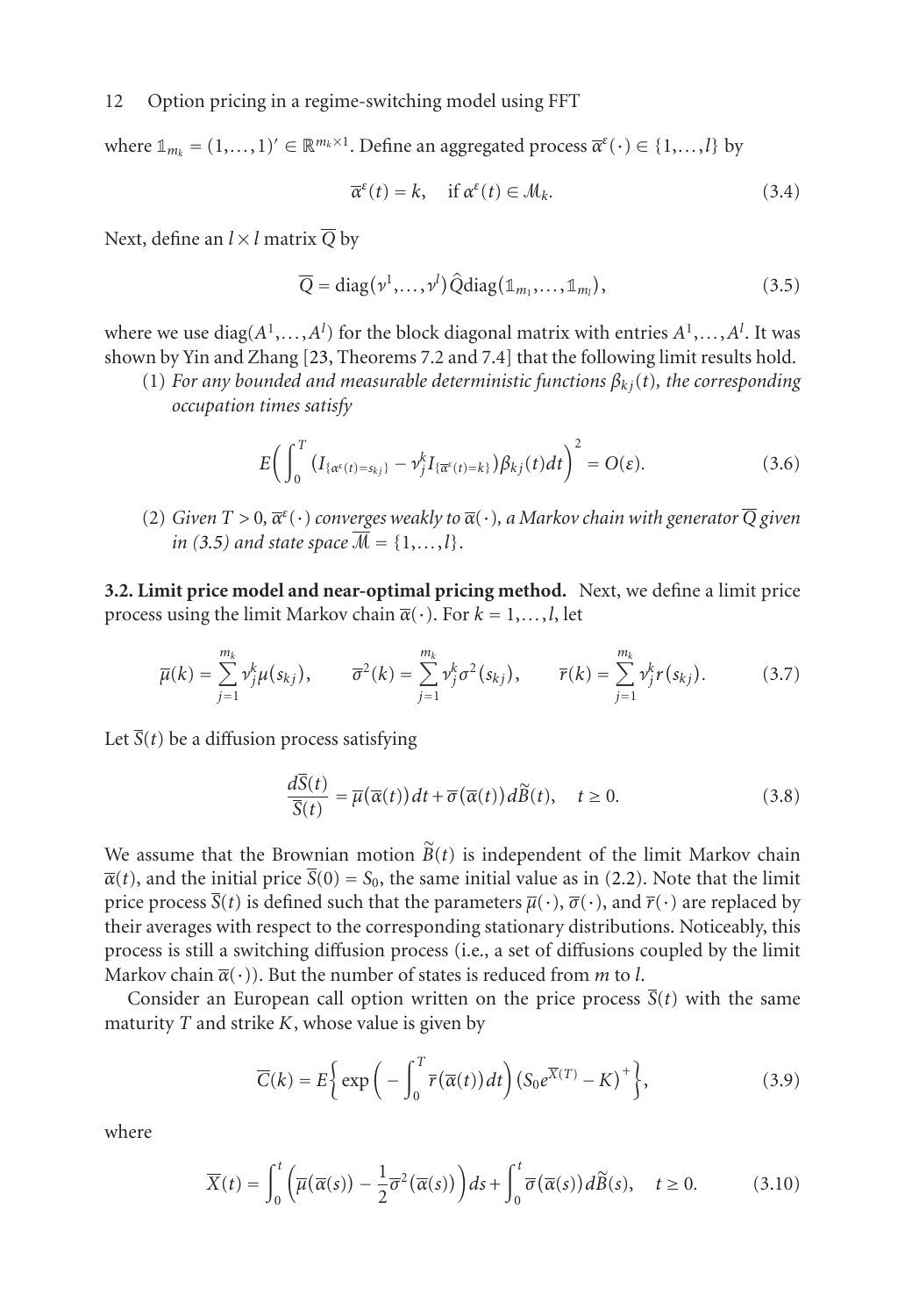Similar to (2.8), define

$$
\overline{L}_T = \int_0^T \overline{\mu}(\overline{\alpha}(t)) dt, \qquad \overline{V}_T = \int_0^T \overline{\sigma}^2(\overline{\alpha}(t)) dt, \qquad \overline{R}_T = \int_0^T \overline{r}(\overline{\alpha}(t)) dt. \tag{3.11}
$$

Let  $\overline{c}(k) = e^{\rho k}(\overline{C}(k)/S_0)$ . Then the Fourier transform of  $\overline{c}(k)$  is given by

$$
\overline{\psi}(u) = \frac{1}{\rho^2 + \rho - u^2 + i(1 + 2\rho)u} E\left\{ \exp\left( (1 + \rho) \left( \overline{L}_T + \frac{1}{2} \rho \overline{V}_T \right) - \overline{R}_T - \frac{1}{2} u^2 \overline{V}_T + i u \left( \overline{L}_T + \left( \frac{1}{2} + \rho \right) \overline{V}_T \right) \right) \right\},
$$
\n(3.12)

and  $\overline{c}(k)$  is given by the inverse Fourier transform

$$
\overline{c}(k) = \frac{1}{\pi} \int_0^\infty e^{-iuk} \overline{\psi}(u) du,
$$
\n(3.13)

which can be calculated by using the FFT presented in Section 2.

*Remark 3.1.* It should be pointed out that the purpose of defining the limit process (3.8) and the associated option price (3.9) is for developing a near-optimal method that can produce good approximation to the true (or original) option price with significantly reduced computation.

**3.3. Convergence analysis.** In this section, we show that as  $\varepsilon \to 0$ , the option price converges to the limit price. Note that corresponding to  $\alpha^{\varepsilon}(\cdot)$ , the functions  $c(k)$ ,  $\psi(u)$ , and so forth should all be indexed by *ε* to highlight their *ε* dependence. However, for notational simplicity, we suppress the *ε*-dependence in what follows. Thus, for example, by  $c(k) \rightarrow \overline{c}(k)$ , we mean that  $c^{\varepsilon}(k) \rightarrow \overline{c}(k)$  as  $\varepsilon \rightarrow 0$ . To proceed, we introduce the following quantities associated with the aggregated process *αε* (·).

Let

$$
\overline{L}_T^{\varepsilon} = \int_0^T \overline{\mu}(\overline{\alpha}^{\varepsilon}(t))dt, \qquad \overline{V}_T^{\varepsilon} = \int_0^T \overline{\sigma}^2(\overline{\alpha}^{\varepsilon}(t))dt, \qquad \overline{R}_T^{\varepsilon} = \int_0^T \overline{r}(\overline{\alpha}^{\varepsilon}(t))dt. \qquad (3.14)
$$

<span id="page-12-0"></span>Define an auxiliary function *ψ<sup>ε</sup>* (*u*) by

$$
\overline{\psi}^{\varepsilon}(u) = \frac{1}{\rho^2 + \rho - u^2 + i(1 + 2\rho)u} E \Big\{ \exp \Big( (1 + \rho) \Big( \overline{L}_T^{\varepsilon} + \frac{1}{2} \rho \overline{V}_T^{\varepsilon} \Big) - \overline{R}_T^{\varepsilon} - \frac{1}{2} u^2 \overline{V}_T^{\varepsilon} + i u \Big( \overline{L}_T^{\varepsilon} + \Big( \frac{1}{2} + \rho \Big) \overline{V}_T^{\varepsilon} \Big) \Big) \Big\}. \tag{3.15}
$$

Lemma 3.2. *The following error bounds hold:*

$$
E|L_T - \overline{L}_T^{\varepsilon}| = O(\sqrt{\varepsilon}), \qquad (3.16)
$$

$$
E|R_T - \overline{R}_T^{\varepsilon}| = O(\sqrt{\varepsilon}),
$$
  
\n
$$
E|V_T - \overline{V}_T^{\varepsilon}| = O(\sqrt{\varepsilon}).
$$
\n(3.17)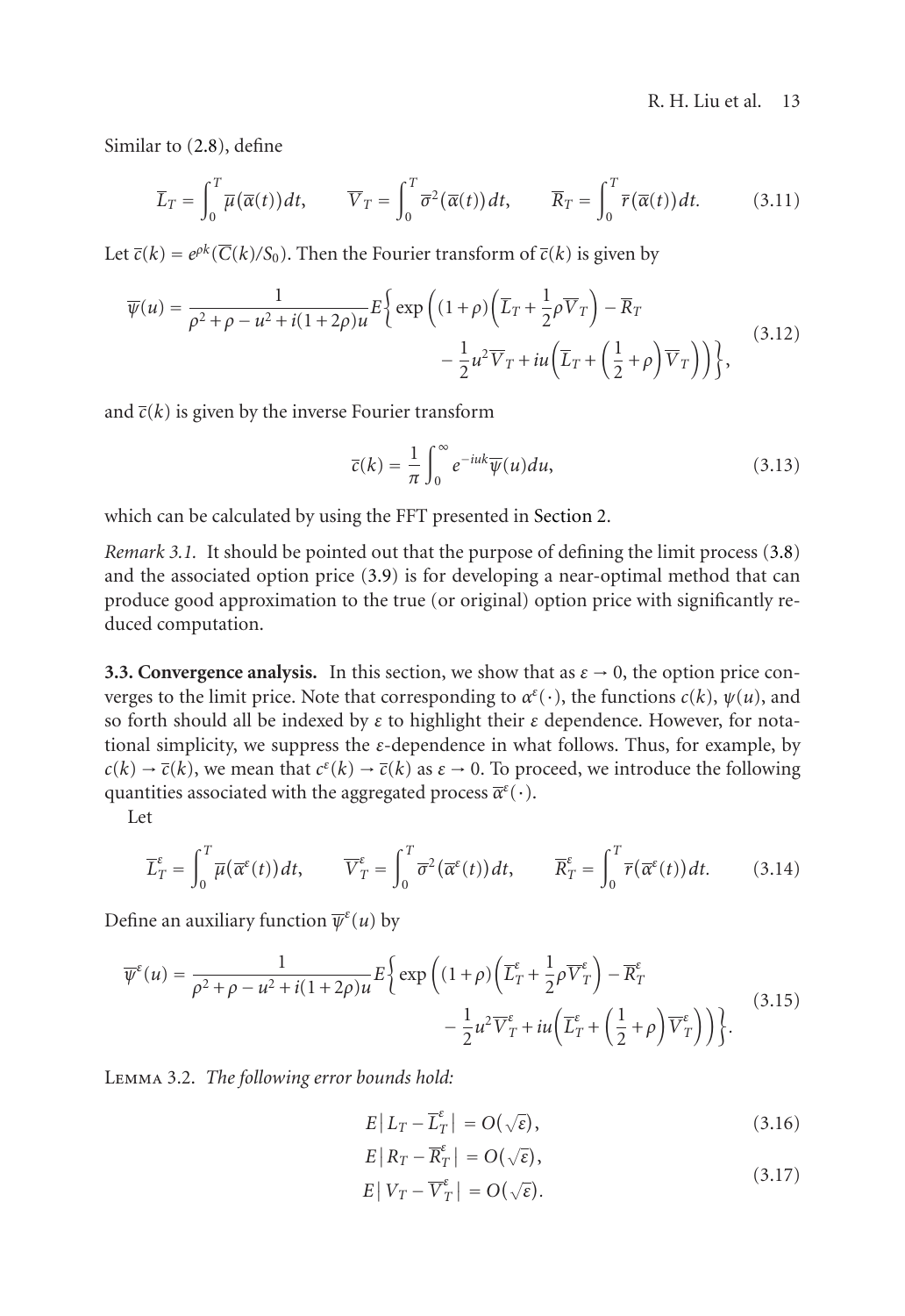*Proof.* In view of the definitions (2.8), (3.7), and (3.14), we have

$$
\begin{split}\n|L_{T} - \overline{L}_{T}^{\varepsilon}| &= \Big| \int_{0}^{T} \mu(\alpha^{\varepsilon}(t)) du - \int_{0}^{T} \overline{\mu}(\overline{\alpha}^{\varepsilon}(t)) dt \Big| \\
&= \Big| \sum_{k=1}^{I} \sum_{j=1}^{m_{k}} \mu(s_{kj}) \int_{0}^{T} I_{\{\alpha^{\varepsilon}(t) = s_{kj}\}} dt - \sum_{k=1}^{I} \overline{\mu}(k) \int_{0}^{T} I_{\{\overline{\alpha}^{\varepsilon}(t) = k\}} dt \Big| \\
&\leq \sum_{k=1}^{I} \Big| \sum_{j=1}^{m_{k}} \mu(s_{kj}) \int_{0}^{T} I_{\{\alpha^{\varepsilon}(t) = s_{kj}\}} dt - \sum_{j=1}^{m_{k}} \nu_{j}^{k} \mu(s_{kj}) \int_{0}^{T} I_{\{\overline{\alpha}^{\varepsilon}(t) = k\}} dt \Big| \\
&\leq \sum_{k=1}^{I} \sum_{j=1}^{m_{k}} \Big| \int_{0}^{T} (I_{\{\alpha^{\varepsilon}(t) = s_{kj}\}} - \nu_{j}^{k} I_{\{\overline{\alpha}^{\varepsilon}(t) = k\}}) \mu(s_{kj}) dt \Big|.\n\end{split} \tag{3.18}
$$

In terms of the limit result (3.6), an application of the Cauchy-Schwarz inequality yields

$$
E|L_T - \overline{L}_T^{\varepsilon}| \leq \sum_{k=1}^l \sum_{j=1}^{m_k} E\left|\int_0^T \left(I_{\{\alpha^{\varepsilon}(t) = s_{kj}\}} - \nu_j^k I_{\{\overline{\alpha}^{\varepsilon}(t) = k\}}\right) \mu(s_{kj}) dt\right| = O(\sqrt{\varepsilon}). \tag{3.19}
$$

This proves (3.16). The other two inequalities can be obtained similarly. *LEMMA* 3.3. *There is a positive number*  $β > 0$  *such that for*  $0 ≤ u < ∞$ *,* 

$$
|\psi(u) - \overline{\psi}^{\varepsilon}(u)| = e^{-\beta u^2} \left( \frac{u^2 + u + 1}{u^2 + \rho(1 + \rho)} \right) O(\sqrt{\varepsilon}).
$$
\n(3.20)

<span id="page-13-0"></span> $\hfill \square$ 

*Proof.* Let

$$
X(u) = (1+\rho)\left(L_T + \frac{1}{2}\rho V_T\right) - R_T - \frac{1}{2}V_T u^2, \qquad Y(u) = u\left(L_T + \left(\frac{1}{2} + \rho\right)V_T\right),
$$
  

$$
\overline{X}^{\varepsilon}(u) = (1+\rho)\left(\overline{L}_T^{\varepsilon} + \frac{1}{2}\rho \overline{V}_T^{\varepsilon}\right) - \overline{R}_T^{\varepsilon} - \frac{1}{2}\overline{V}_T^{\varepsilon}u^2, \qquad \overline{Y}^{\varepsilon}(u) = u\left(\overline{L}_T^{\varepsilon} + \left(\frac{1}{2} + \rho\right)\overline{V}_T^{\varepsilon}\right).
$$
\n(3.21)

Let

$$
\mu_{\max} = \max_{i \in \mathcal{M}} {\{\mu(i)\}}, \qquad \overline{\mu}_{\max} = \max_{i \in \overline{\mathcal{M}}} {\{\overline{\mu}(i)\}},
$$
  
\n
$$
\sigma_{\max}^2 = \max_{i \in \mathcal{M}} {\{\sigma^2(i)\}}, \qquad \overline{\sigma}_{\max}^2 = \max_{i \in \overline{\mathcal{M}}} {\{\overline{\sigma}^2(i)\}},
$$
  
\n
$$
\sigma_{\min}^2 = \min_{i \in \mathcal{M}} {\{\sigma^2(i)\}}, \qquad \overline{\sigma}_{\min}^2 = \min_{i \in \overline{\mathcal{M}}} {\{\overline{\sigma}^2(i)\}}.
$$
\n(3.22)

Then we have

$$
\overline{\mu}_{\text{max}} \le \mu_{\text{max}}, \qquad \overline{\sigma}_{\text{max}}^2 \le \sigma_{\text{max}}^2, \qquad \overline{\sigma}_{\text{min}}^2 \ge \sigma_{\text{min}}^2. \tag{3.23}
$$

Then

$$
L_T \le \mu_{\text{max}} T, \qquad \overline{L}_T^{\varepsilon} \le \overline{\mu}_{\text{max}} T \le \mu_{\text{max}} T,
$$
  

$$
\sigma_{\text{min}}^2 T \le V_T \le \sigma_{\text{max}}^2 T, \qquad \sigma_{\text{min}}^2 T \le \overline{\sigma}_{\text{min}}^2 T \le \overline{V}_T^{\varepsilon} \le \overline{\sigma}_{\text{max}}^2 T \le \sigma_{\text{max}}^2 T.
$$
  
(3.24)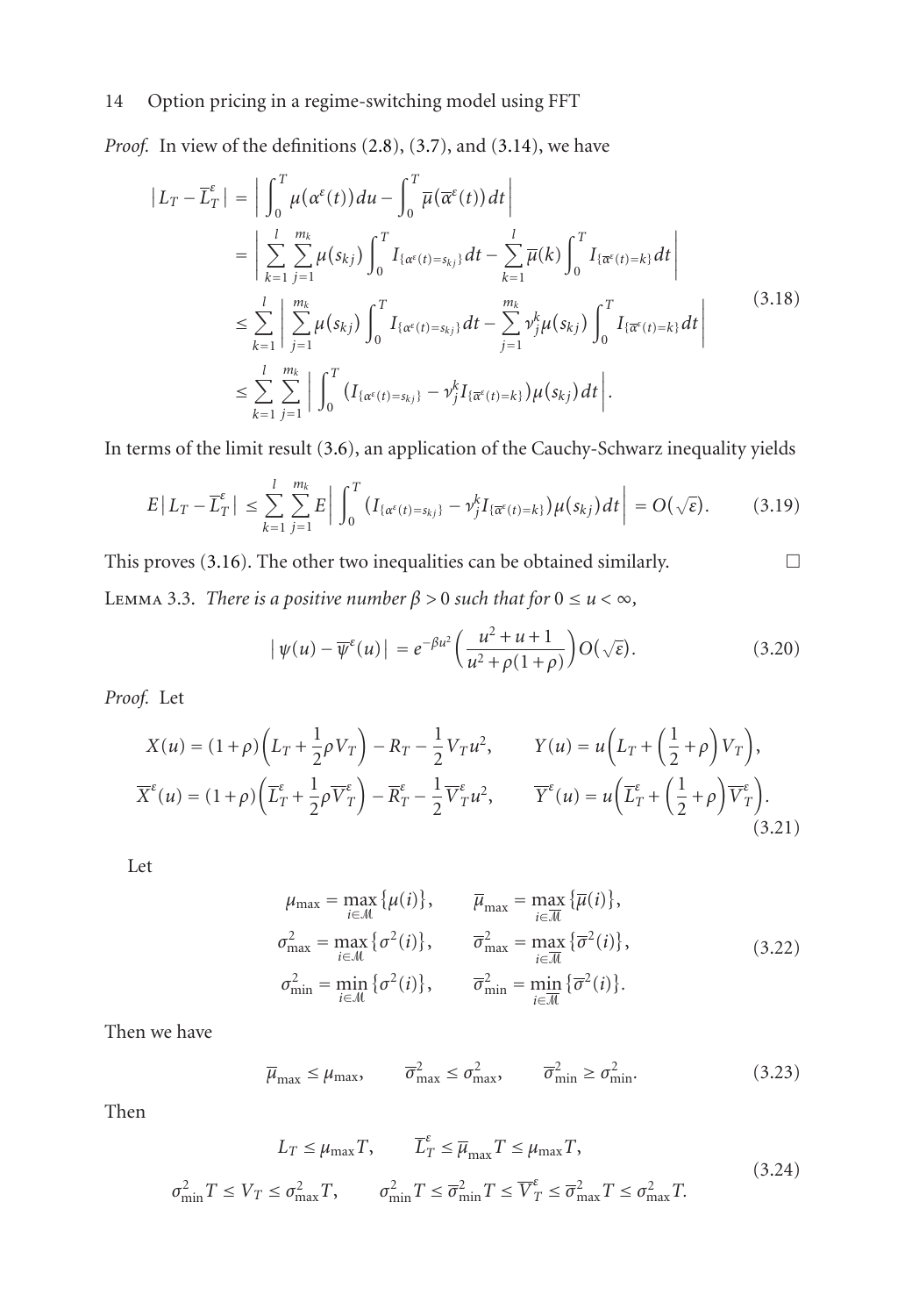It follows that

$$
X(u) \le (1+\rho) \left(\mu_{\max} + \frac{1}{2}\rho \sigma_{\max}^2\right) T - \frac{1}{2}\sigma_{\min}^2 u^2,
$$
  

$$
\overline{X}^{\epsilon}(u) \le (1+\rho) \left(\mu_{\max} + \frac{1}{2}\rho \sigma_{\max}^2\right) T - \frac{1}{2}\sigma_{\min}^2 u^2,
$$
 (3.25)

for  $u \geq 0$ .

In view of  $(2.12)$  and  $(3.15)$ , we have

$$
\left|\psi(u) - \overline{\psi}^{\varepsilon}(u)\right| \leq \frac{E\left|\exp\left(X(u) + iY(u)\right) - \exp\left(\overline{X}^{\varepsilon}(u) + i\overline{Y}^{\varepsilon}(u)\right)\right|}{\left|\rho^{2} + \rho - u^{2} + i(1 + 2\rho)u\right|}
$$
\n
$$
\leq \frac{E\left|\exp\left(X(u) + iY(u)\right) - \exp\left(\overline{X}^{\varepsilon}(u) + i\overline{Y}^{\varepsilon}(u)\right)\right|}{u^{2} + \rho(1 + \rho)}.
$$
\n(3.26)

It is elementary to show that for any two complex numbers  $x_1 + iy_1$  and  $x_2 + iy_2$ ,

$$
|\exp(x_1 + iy_1) - \exp(x_2 + iy_2)| \le \sqrt{2} \max \{e^{x_1}, e^{x_2}\} (|x_1 - x_2| + |y_1 - y_2|).
$$
 (3.27)

There[fore,](#page-12-0)

<span id="page-14-0"></span>
$$
\left|\psi(u)-\overline{\psi}^{\varepsilon}(u)\right|\leq Ce^{-\beta u^2}\frac{E\left|X(u)-\overline{X}^{\varepsilon}(u)\right|+E\left|Y(u)-\overline{Y}^{\varepsilon}(u)\right|}{u^2+\rho(1+\rho)},\tag{3.28}
$$

where

$$
\beta := \frac{1}{2}\sigma_{\min}^2 > 0, \qquad C := \sqrt{2} \exp\left( (1+\rho) \left( \mu_{\max} + \frac{1}{2} \rho \sigma_{\max}^2 \right) T \right). \tag{3.29}
$$

Using Lemma 3.2, we have

$$
E|X(u) - \overline{X}^{\varepsilon}(u)| \le (1+\rho)E|L_{T} - \overline{L}_{T}^{\varepsilon}| + \frac{1}{2}\rho(1+\rho)E|V_{T} - \overline{V}_{T}^{\varepsilon}|
$$
  
+ 
$$
E|R_{T} - \overline{R}_{T}^{\varepsilon}| + \frac{1}{2}u^{2}E|V_{T} - \overline{V}_{T}^{\varepsilon}|
$$
  

$$
\le (1+\rho)O(\sqrt{\varepsilon}) + \frac{1}{2}\rho(1+\rho)O(\sqrt{\varepsilon}) + O(\sqrt{\varepsilon}) + \frac{1}{2}u^{2}O(\sqrt{\varepsilon})
$$
  

$$
= (1+u^{2})O(\sqrt{\varepsilon}).
$$
 (3.30)

Similarly,

$$
E|Y(u) - \overline{Y}^{\varepsilon}(u)| = uO(\sqrt{\varepsilon}).
$$
\n(3.31)

Combining (3.28), (3.30), and (3.31) yields (3.20). -

Theorem 3.4. *Asε* → 0*, the Fourier transform ψ*(*u*) *converges to the limit Fourier transform*  $\overline{\psi}(u)$ *, that is,* 

$$
\lim_{\varepsilon \to 0} \psi(u) = \overline{\psi}(u). \tag{3.32}
$$

<span id="page-14-1"></span> $\Box$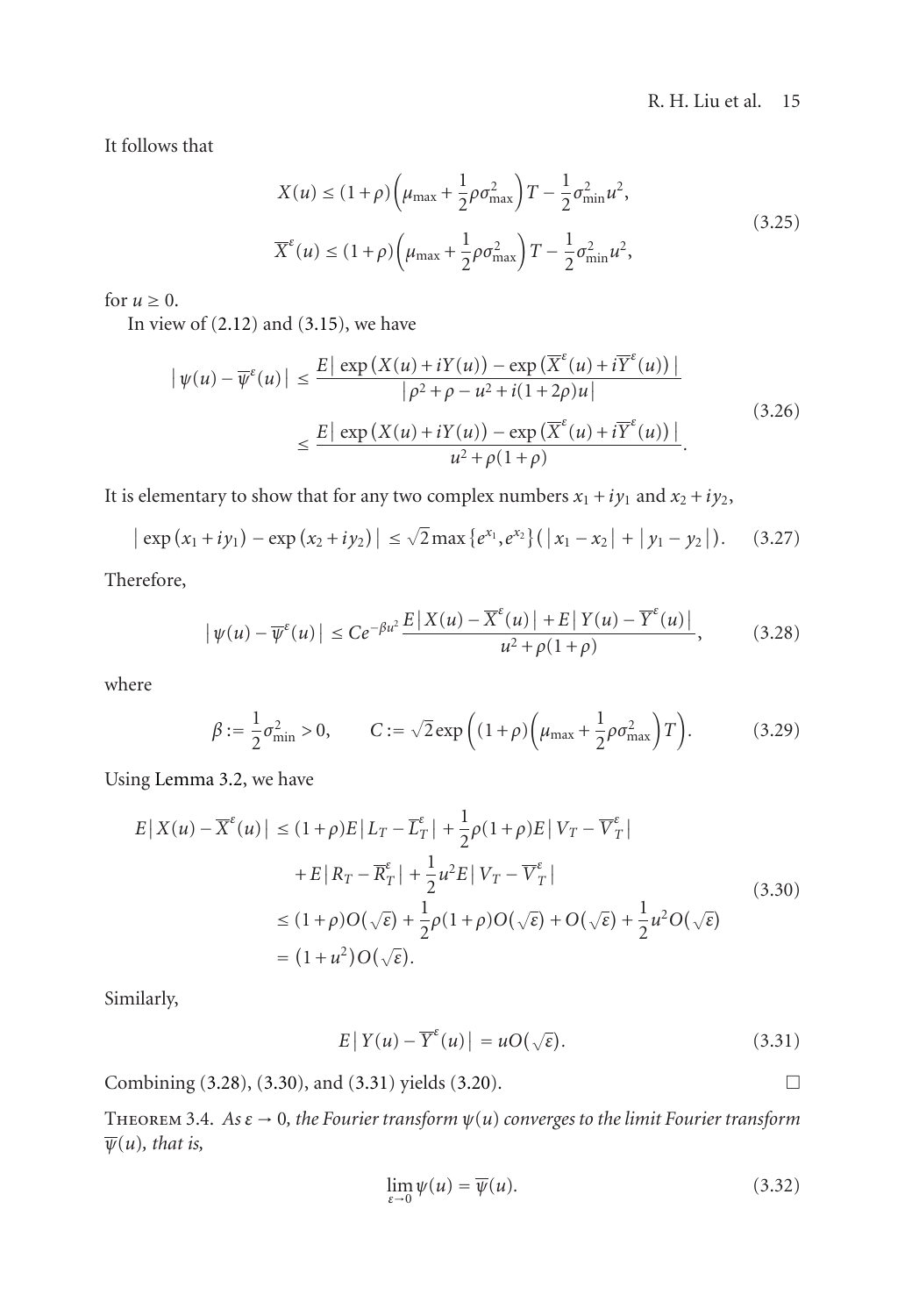*Proof.* Using the auxiliary function  $\overline{\psi}^{\varepsilon}(u)$ , we have

$$
\left|\psi(u)-\overline{\psi}(u)\right| \leq \left|\psi(u)-\overline{\psi}^{\varepsilon}(u)\right| + \left|\overline{\psi}^{\varepsilon}(u)-\overline{\psi}(u)\right|.
$$
 (3.33)

The first term in (3.33) goes to zero by Lemma 3.3. To show that the second term also goes to zero, we rewrite the random variables in  $\overline{\psi}^{\epsilon}(u)$  and  $\overline{\psi}(u)$  in terms of the aggregated process *αε* (·) and the limit Markov chain *α*(·), respectively. Then it follows that

$$
\left|\overline{\psi}^{\varepsilon}(u)-\overline{\psi}(u)\right|\leq \frac{\left|E\{\exp\left(h(\overline{\alpha}^{\varepsilon}(\cdot))\right)\}-E\{\exp\left(h(\overline{\alpha}(\cdot))\right)\}\right|}{u^2+\rho(1+\rho)},\tag{3.34}
$$

where

$$
h(\overline{\alpha}^{\varepsilon}(\cdot)) = \sum_{k=1}^{l} \left[ (1+\rho) \left( \overline{\mu}(k) + \frac{1}{2}\rho \overline{\sigma}^{2}(k) \right) - \overline{r}(k) - \frac{1}{2}\overline{\sigma}^{2}(k)u^{2} \right. \right. \tag{3.35}
$$

$$
+ iu \left( \overline{\mu}(k) + \left( \frac{1}{2} + \rho \right) \overline{\sigma}^{2}(k) \right) \left] \int_{0}^{T} I_{\{\overline{\alpha}^{\varepsilon}(t) = k\}} dt,
$$

and  $h(\overline{\alpha}(\cdot))$  is given by replacing  $\overline{\alpha}^{\epsilon}(t)$  with  $\overline{\alpha}(t)$  in the above expression.

Using the weak convergence of  $\overline{\alpha}^{\epsilon}(\cdot)$  to  $\overline{\alpha}(\cdot)$  (see [23, Theorem 7.4]), by virtue of the Skorohod representation (see, e.g., [24, Theorem 14.5]), and the dominated convergence theorem, we can show that

$$
E\{\exp\left(h(\overline{\alpha}^{\varepsilon}(\cdot))\right)\} \longrightarrow E\{\exp\left(h(\overline{\alpha}(\cdot))\right)\},\tag{3.36}
$$

which, in turn, implies

$$
\overline{\psi}^{\varepsilon}(u) \longrightarrow \overline{\psi}(u). \tag{3.37}
$$

<span id="page-15-1"></span> $\Box$ 

This completes the proof.

<span id="page-15-0"></span>Corollary 3.[5.](#page-15-1)

$$
\lim_{\varepsilon \to 0} c(k) = \overline{c}(k). \tag{3.38}
$$

*Proof.* As in the proof of Lemma 3.3, it is easy to show that

$$
|\psi(u)| \le \frac{\exp\left((1+\rho)\left(\mu_{\max} + (1/2)\rho \sigma_{\max}^2\right)T - (1/2)\sigma_{\min}^2 u^2\right)}{u^2 + \rho(1+\rho)}.\tag{3.39}
$$

The right-hand side function is integrable. Applying the dominated convergence theorem, we have  $(3.38)$ .  $\Box$ 

#### **4. A semi-Monte Carlo algorithm**

Monte Carlo simulations are frequently used when closed-form solutions are not available for complex stochastic problems. A Monte Carlo algorithm frequently serves as a benchmark for the "true value" used for testing other numerical methods. The benchmark value is obtained by running a great number of sample paths in simulating the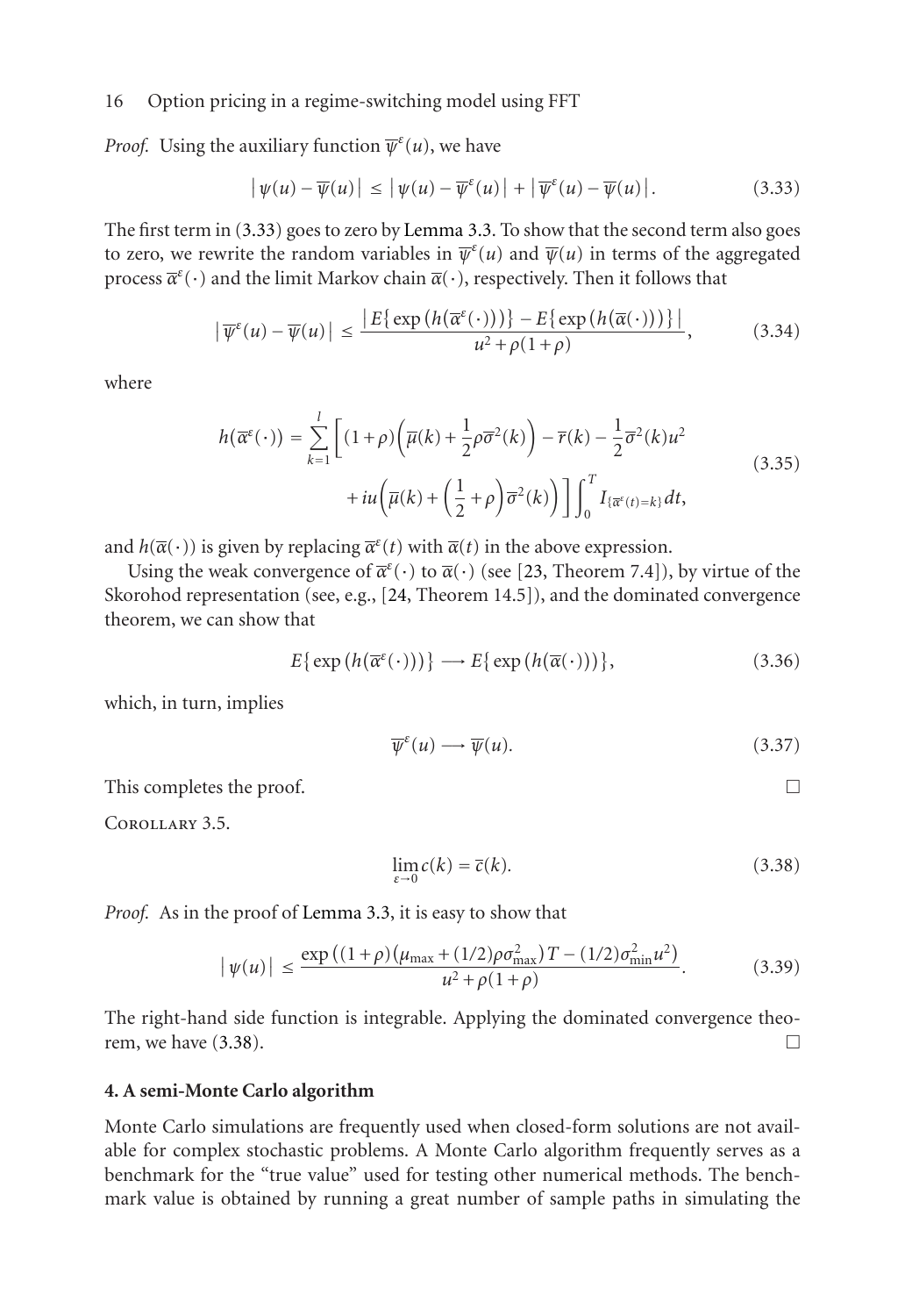Let *N* be the number of replications. For  $n = 1, \ldots, N$ , (1) obtain the *n*th sample path of  $\alpha(t)$ ,  $0 \le t \le T$ , (2) calculate  $L_T$ ,  $V_T$ , and  $R_T$  associated with the sample path, (3) calculate the Black-Scholes price  $C_n(K)$  for the *n*th sample path, (4) calculate the aver[ag](#page-20-7)e  $C(K) = (1/N) \sum_{n=1}^{N} C_n(K)$ .

<span id="page-16-0"></span>Algorithm 4.1

underlying stochastic dynamics. It is very time consuming and therefore not feasible for most practical use in real time.

Guo [15] used the CRR framework (Cox et al. [11]) to discretize the regime-switching model (2.2) and developed a binomial tree approach for option pricing. Fuh and Wang [14] presented a M[onte Carlo](#page-3-0) simulation algorithm based on the discretized price model. As noted by Buffington and Elliott [6], for a given realization of the Markov chain  $\alpha(\cdot)$  =  $\{\alpha(t): 0 \le t \le T\}$ , the corresponding option price can be calculated by the usual Black-Scholes formula in which the volatility and the interest rate are replaced by the sample path values. In this section, we propose a semi-Monte Carlo algorithm for option pricing. This approach only takes random sampling of the Markov chain and then takes advantage of the availability of analytical formula (therefore exact) of the conditional price. The numerical results presented in this section demonstrate that it is superior than both the tree and the Monte Carlo simulation methods mentioned above.

Recall that from Section 2,  $\mathcal{F}_T$  denotes the  $\sigma$ -algebra generated by the Markov chain  $\alpha(t)$ ,  $0 \le t \le T$ . Then the call option price can be calculated by

$$
C(K) = E\left\{\exp\left(-\int_0^T r(\alpha(t))dt\right) (S(T) - K)^+\right\}
$$
  
= 
$$
E\left\{E\left[e^{-R_T}(S(T) - K)^+ | \mathcal{F}_T|\right]\right\}.
$$
 (4.1)

[The](#page-16-0) conditional expectation is given by the Black-Scholes formula, that is,

$$
E\Big[e^{-R_T}\big(S(T)-K\big)^+\mid \mathcal{F}_T\Big]=S_0e^{-(R_T-L_T)}N\big(d_1\big(L_T,V_T\big)\big)-Ke^{-R_T}N\big(d_2\big(L_T,V_T\big)\big),\quad (4.2)
$$

where

$$
d_1(L_T, V_T) = \frac{\ln (S_0/K) + L_T + (1/2)V_T}{\sqrt{V_T}}, \qquad d_2(L_T, V_T) = d_1(L_T, V_T) - \sqrt{V_T}, \quad (4.3)
$$

and  $N(\cdot)$  is the cumulative standard normal distribution function. We present Algorithm 4.1 for the semi-Monte Carlo simulation.

To implement the semi-Monte Carlo algorithm, we follow the method for sampling Markov chains by Yin and Zhang [23, Section 4, Chapter 2].

We consider a two-state (*m* = 2) example. When the underlying Markov chain *α*(·) has only two states, an analytical formula in terms of an integral with respect to the Bessel function is developed by Guo [15] for the European call option prices. Fuh and Wang [14] considered a specific example and compared various methods (binomial tree, Monte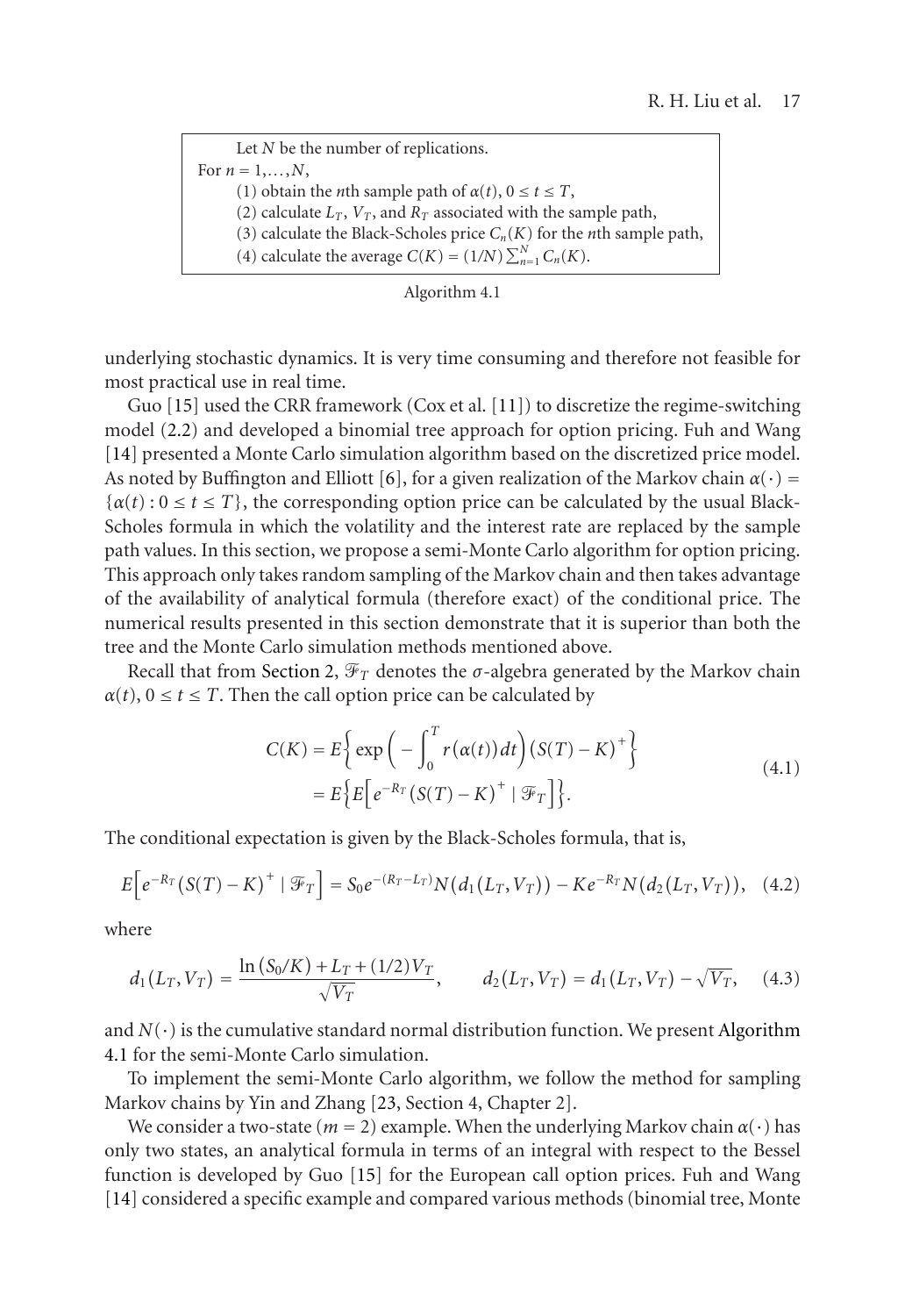<span id="page-17-2"></span>*T* (year) Analytical MC (error) Tree (error) FW-method (error) Semi-MC (error) 0*.*1 10*.*993 10.986 (0.007) 10.910 (0.083) 10.993 (0.000) 10.993 (0.000) 0.2 12.164 12.151 (0.013) 12.257 (−0*.*093) 12.166 (−0*.*002) 12.165 (−0*.*001) 0.5 15.614 15.592 (0.022) 15.497 (0.117) 15.639 (−0*.*025) 15.614 (0.000) 1.0 20.721 20.681 (0.040) 20.740 (−0*.*019) 20.811 (−0*.*091) 20.721 (0.000) 2.0 29.287 29.256 (0.031) 29.166 (0.121) 29.478 (−0*.*[191\)](#page-17-1) 29.291 (−0*.*004) 3.0 36.476 36.426 (0.050) 36.219 (0.257) 36.689 (−0*.*213) 36.481 (−0*.*005)

<span id="page-17-1"></span>TABLE 4.1. Comparison of semi-Monte Carlo with other methods.

Carlo, and an approximation approach presented in their paper) with the analytical results. Here we consider the same example to comp[are](#page-20-12) the semi-Monte Carlo algorithm with those [meth](#page-20-12)ods.

*Example 4.1.* The parameters in this example are  $S_0 = 100$ ,  $K = 90$ ,  $\lambda_1 = \lambda_2 = 1.0$ ,  $\mu(1) =$  $\mu(2) = r(1) = r(2) = 0.1$ ,  $\sigma(1) = 0.2$ ,  $\sigma(2) = 0.3$ . The initial state  $\alpha(0) = 1$ .  $N = 100000$ replications are u[sed in the](#page-17-1) semi-Monte Carlo simulations. Table 4.1 lists the numerical results for a range of option expiry times.

In Table 4.1, the second column is the analytical prices, the third and fourth columns list the results obtained by the Monte Carlo and the binomial tree methods based on the [disc](#page-20-12)retized asset model, respectively, the fifth column has numbers obtained by the approximation approach presented by Fuh and Wang [14]. The results in those columns are obtained in [14]. The last column reports the numerical results by using the semi-Monte Carlo simulation algorithm presented in this section. The numbers in parentheses are the differences between the analytical prices (exact values) and the approximate numbers.

<span id="page-17-0"></span>It is clear from Table 4.1 that the semi-Monte Carlo simulation outperforms the other three approximation methods. While most of the errors in the third to fifth columns exceed 2 cents (the worst case is about a quarter), all the errors in the last column are at most half cent, a clear indication of high accuracy. We also mention that Fuh and Wang [14] used 50000000 replications in their Monte Carlo simulations to obtain the numbers. We only used 100000 replications (1*/*50 of theirs) in the semi-Monte Carlo simulations but achieved a much higher degree of accuracy.

#### **5. Numerical experiments using FFT and near-optimal FFT**

In this section, we report numerical results of using FFT and near-optimal FFT for option pricing developed in this paper. We use the semi-Monte Carlo simulation results as benchmarks for comparisons. Two numerical examples are provided. The first one is concerned with the FFT method and the second one is for the near-optimal FFT.

In implementing the FFT, we choose the number of grid points  $N = 4096 \ (2^{12})$ . That is, we invoke the FFT procedure to calculate 4096 option prices simultaneously. The grid size along the log strike price *k* is set to be  $\Delta_k = 0.01$ . Consequently,  $\Delta_u = 0.1534$  by (2.39). We choose the damping factor  $\rho$  to be  $\rho = 1.0$  and use 100000 replications for the semi-Monte Carlo simulations. All options considered in the examples have maturity  $T = 1$ (year). The initial asset price  $S_0 = $100$ .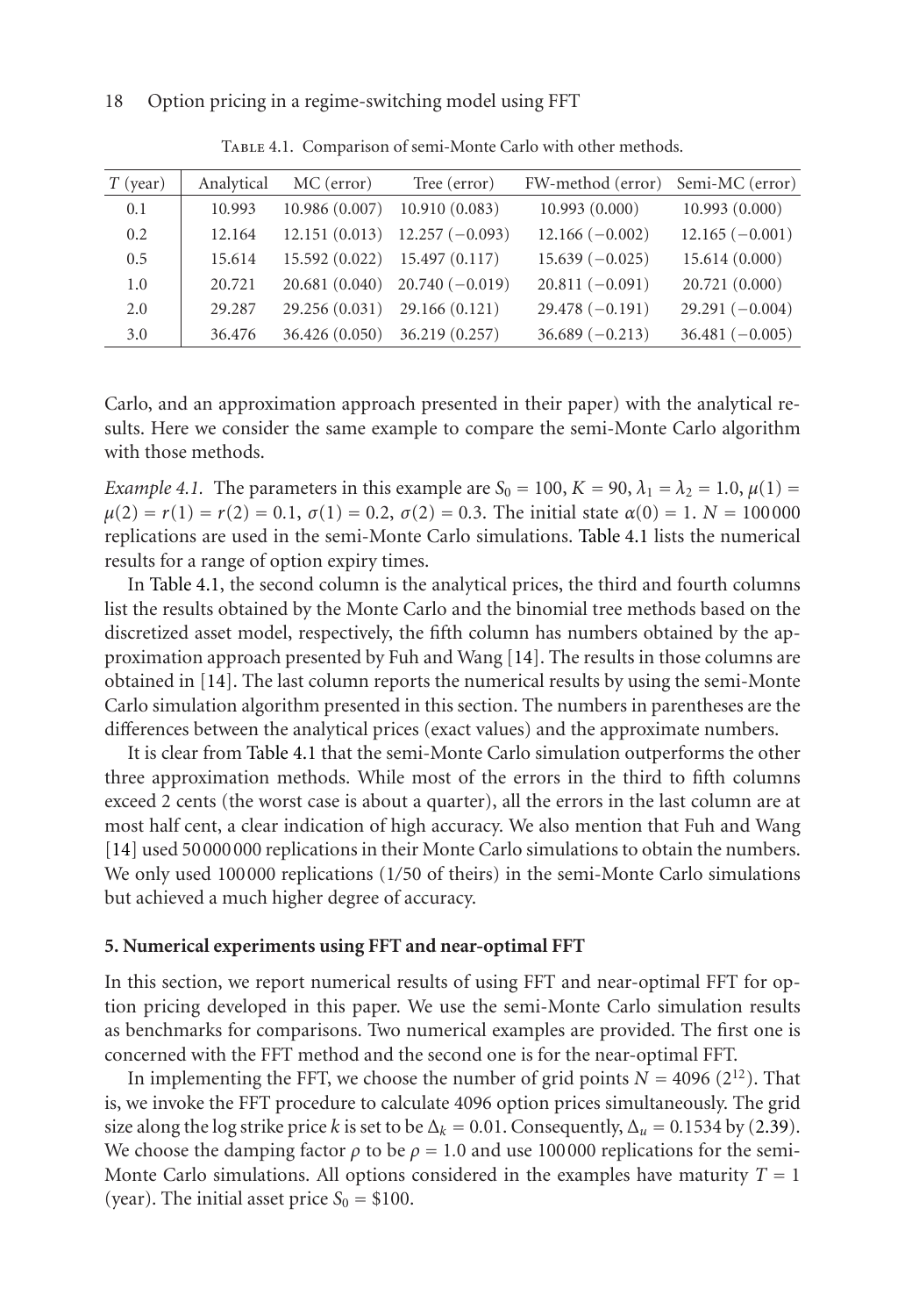| $\ln(K/S_0)(K)$ | Semi-MC<br>$\alpha(0)=1$ | <b>FFT</b><br>$\alpha(0)=1$ | Semi-MC<br>$\alpha(0)=2$ | <b>FFT</b><br>$\alpha(0)=2$ |
|-----------------|--------------------------|-----------------------------|--------------------------|-----------------------------|
| $-0.3(74.082)$  | 34.774                   | 34.774 (0.000)              | 34.742                   | 34.742 (0.000)              |
| $-0.2$ (81.873) | 29.696                   | 29.696 (0.000)              | 29.642                   | 29.642 (0.000)              |
| $-0.1(90.484)$  | 24.764                   | 24.764 (0.000)              | 24.688                   | $24.689(-0.001)$            |
| 0(100)          | 20.117                   | 20.116(0.001)               | 20.022                   | 20.022(0.000)               |
| 0.1(110.517)    | 15.881                   | 15.881 (0.000)              | 15.773                   | $15.774(-0.001)$            |
| 0.2(122.140)    | 12.158                   | 12.157(0.001)               | 12.042                   | $12.043(-0.001)$            |
| 0.3(134.986)    | 9.006                    | 9.006(0.000)                | 8.892                    | $8.893(-0.001)$             |

<span id="page-18-0"></span>Table 5.1. Option prices using FFT and semi-Monte Carlo simulations.

**5.1. FFT example.** We consider a two-state Markov chain model. The parameters are given by  $\lambda_1 = 20$ ,  $\lambda_2 = 30$ ,  $\mu(1) = r(1) = 0.05$ ,  $\mu(2) = r(2) = 0.1$ ,  $\sigma(1) = 0.5$ ,  $\sigma(2) = 0.3$ . Note that unlike Example 4.1, in this model, the parameters *μ*, *σ*, and *r* all vary with different states. Large jump rates  $\lambda_1$  and  $\lambda_2$  are chosen so that the system switches frequently during the life of the options.

Table 5.1 reports the results for 7 call options with different strike prices (from deepin-the-money to at-the-money and to deep-out-of-money) obtained using FFT and the semi-Monte Carlo simulations. Column one lists the log strike (the strike) for the options. Columns two to five list the FFT and semi-Monte Carlo simulation prices for both  $\alpha(0) = 1$  and  $\alpha(0) = 2$ . The numbers in parentheses are the differences between the two approaches. We can see that the differences are very small (1*/*10 cent).

We used a notebook PC with Celeron CPU 2*.*40 GHz for the experiments. In each case  $(\alpha(0) = 1$  and  $\alpha(0) = 2$ ), a single run of FFT algorithm produces 4096 option prices (each one with a different strike price and all other parameters are the same). We used the semi-Monte Carlo simulations to calculate the prices of the same 4096 option prices. We found that it took about an hour for the semi-Monte Carlo simulation to finish the calculation, while it took only a few seconds to run the FFT algorithm. This shows the clear advantage of the FFT.

**5.2. Near-optimal FFT example.** We consider a four-state Markov chain *αε* (·) with state space  $M = \{s_{11}, s_{12}, s_{21}, s_{22}\}$  and generator

$$
Q^{\varepsilon} = \frac{1}{\varepsilon} \begin{pmatrix} -\lambda_1 & \lambda_1 & 0 & 0 \\ \lambda_2 & -\lambda_2 & 0 & 0 \\ 0 & 0 & -\lambda_1 & \lambda_1 \\ 0 & 0 & \lambda_2 & -\lambda_2 \end{pmatrix} + \begin{pmatrix} -\mu_1 & 0 & \mu_1 & 0 \\ 0 & -\mu_1 & 0 & \mu_1 \\ \mu_2 & 0 & -\mu_2 & 0 \\ 0 & \mu_2 & 0 & -\mu_2 \end{pmatrix}, \quad (5.1)
$$

for some constants  $\lambda_1$ ,  $\lambda_2$ ,  $\mu_1$ , and  $\mu_2$ . The generator has two blocks. The stationary distributions are given by

$$
\nu^1 = \nu^2 = \left(\frac{\lambda_2}{\lambda_1 + \lambda_2}, \frac{\lambda_1}{\lambda_1 + \lambda_2}\right). \tag{5.2}
$$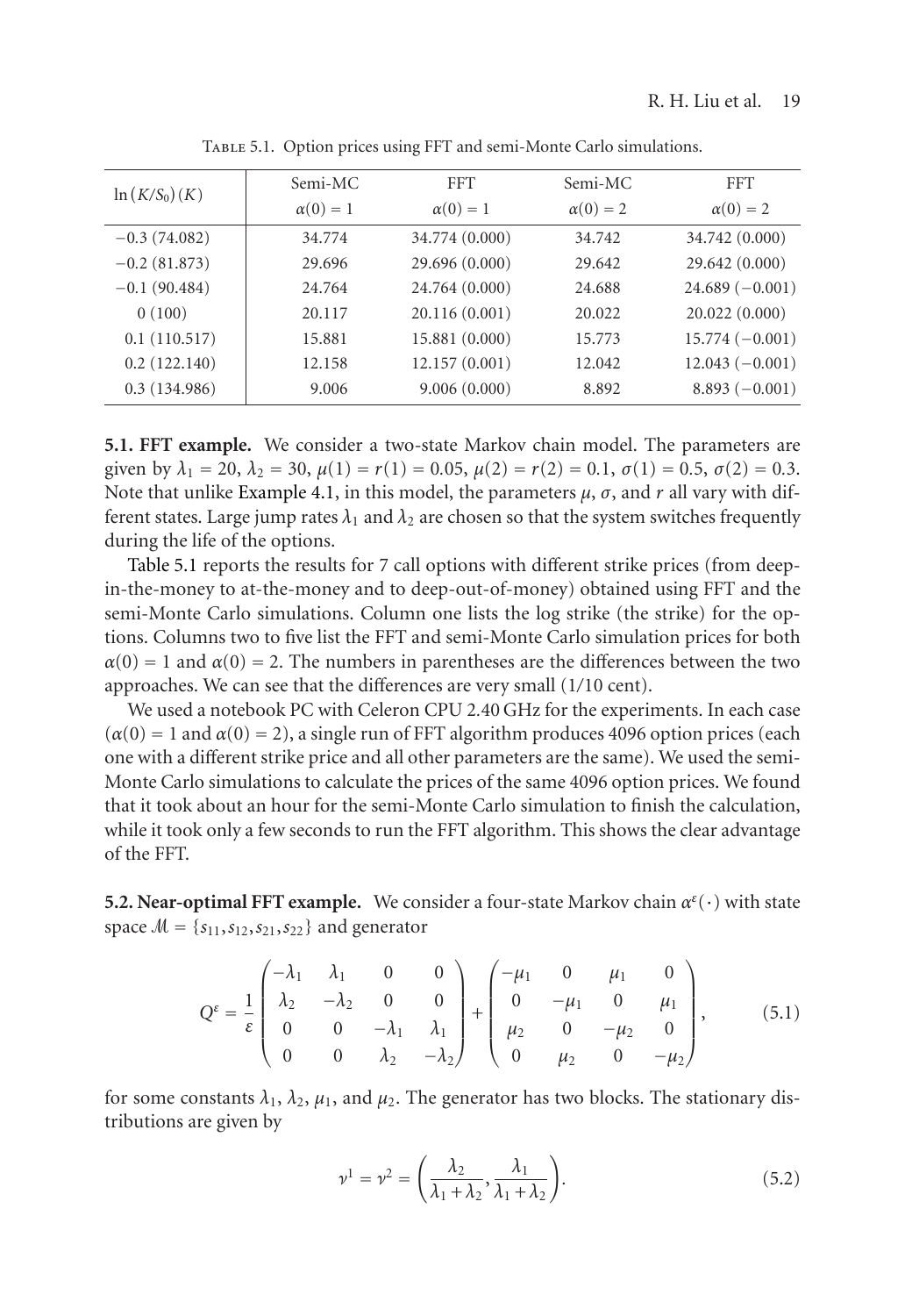| $\ln(K/S_0)(K)$ | Limit-                     | Semi-                | Semi-                | Limit-                     | Semi-                | Semi-                                                                                           |
|-----------------|----------------------------|----------------------|----------------------|----------------------------|----------------------|-------------------------------------------------------------------------------------------------|
|                 | <b>FFT</b>                 | MC.                  | MC.                  | <b>FFT</b>                 | МC                   | МC                                                                                              |
|                 | $\overline{\alpha}(0) = 1$ | $\alpha(0) = s_{11}$ | $\alpha(0) = s_{12}$ | $\overline{\alpha}(0) = 2$ | $\alpha(0) = s_{21}$ | $\alpha(0) = s_{22}$                                                                            |
| $-0.3(74.082)$  |                            |                      |                      |                            |                      | $36.935$ $36.942$ (0.007) $36.929$ (-0.006) $36.733$ $36.737$ (0.004) $36.730$ (-0.003)         |
| $-0.2(81.873)$  |                            |                      |                      |                            |                      | 32.057 32.063 (0.006) 32.051 ( $-0.006$ ) 31.734 31.738 (0.004) 31.728 ( $-0.006$ )             |
| $-0.1(90.484)$  |                            |                      |                      |                            |                      | 27.275 27.282 (0.007) 27.268 (-0.007) 26.832 26.836 (0.004) 26.830 (-0.002)                     |
| 0(100)          |                            |                      |                      |                            |                      | $22.709$ $22.716$ $(0.007)$ $22.700$ $(-0.009)$ $22.156$ $22.163$ $(0.007)$ $22.153$ $(-0.003)$ |
| 0.1(110.517)    |                            |                      |                      |                            |                      | $18.469$ $18.476$ (0.007) $18.459$ (-0.010) $17.831$ $17.838$ (0.007) $17.826$ (-0.005)         |
| 0.2(122.140)    |                            |                      |                      |                            |                      | 14.648 16.655 (0.007) 14.637 (-0.011) 13.959 13.965 (0.006) 13.954 (-0.005)                     |
| 0.3(134.986)    |                            |                      |                      |                            |                      | $11.312$ $11.320$ (0.008) $11.303$ (-0.009) $10.613$ $10.619$ (0.006) $10.608$ (-0.005)         |
|                 |                            |                      |                      |                            |                      |                                                                                                 |

<span id="page-19-1"></span>TABLE 5.2. Comparison between near-optimal FFT prices and benchmark prices ( $\varepsilon = 0.01$ ).

The generator of  $\overline{\alpha}(\cdot)$ , the limit Markov chain, is given by

$$
\overline{Q} = \begin{pmatrix} -\mu_1 & \mu_1 \\ \mu_2 & -\mu_2 \end{pmatrix} . \tag{5.3}
$$

The expected rate of return  $\mu(\alpha)$ , the volatility  $\sigma(\alpha)$ , and the risk-free interest rate  $r(\alpha)$ , at different states  $\alpha = s_{kj} \in \mathcal{M}$ , are chosen as

| $\mu(s_{11}) = 0.03,$ $\mu(s_{12}) = 0.10,$ $\mu(s_{21}) = 0.05,$ $\mu(s_{22}) = 0.15,$ |                                                                                                                             |  |
|-----------------------------------------------------------------------------------------|-----------------------------------------------------------------------------------------------------------------------------|--|
|                                                                                         | $\sigma(s_{11}) = 80\%, \quad \sigma(s_{12}) = 30\%, \quad \sigma(s_{21}) = 60\%, \quad \sigma(s_{22}) = 20\%, \quad (5.4)$ |  |
| $r(s_{11}) = 0.03$ , $r(s_{12}) = 0.10$ , $r(s_{21}) = 0.05$ , $r(s_{22}) = 0.15$ .     |                                                                                                                             |  |

The parameters in the generator  $Q^{\varepsilon}$  are set to be

$$
\lambda_1 = 5.0,
$$
  $\lambda_2 = 3.0,$   $\mu_1 = 4.0,$   $\mu_2 = 2.5,$   $\varepsilon = 0.01.$  (5.5)

<span id="page-19-0"></span>We used the FFT to calculate the two-state limit prices as approximations to the true prices, and used semi-Monte Carlo simulations for the original four-state model to obtain benchmark prices. Table 5.2 reports the results on the 7 call options.

In Table 5.2, all but one option have errors within 1 penny. This clearly demonstrates the effectiveness of the near-optimal FFT approach. In some applications, projection for instance, where the exact numbers are not so critical but hundred and thousand options prices need to be estimated quickly, fast algorithms are especially needed. The nearoptimal FFT we presented in this paper is efficient and suitable for the intended applications since it can produce the results in a fast way with a very limited sacrifice in accuracy.

#### **6. Concluding remarks**

Fast Fourier transform (FFT) has been used for calculating option prices for a wide range of asset price models. In this paper, we extended the technique to the class of regimeswitching diffusion models and developed the FFT scheme. When the number of states of the driving Markov chain in the model is very large, the calculation of the characteristic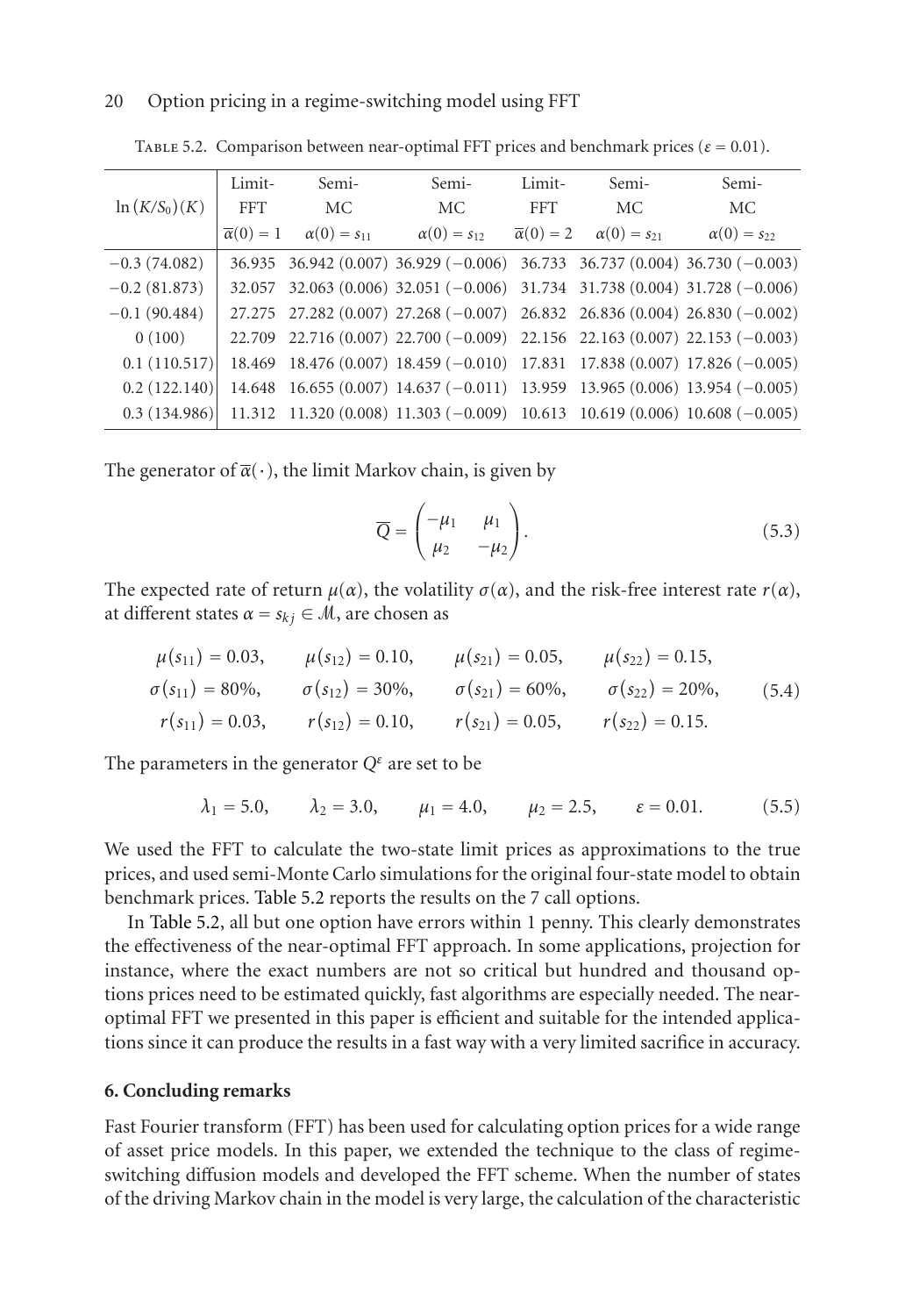function involved in the FFT approach becomes computationally intensive. To reduce the computational burden, we presented a near-optimal FFT approach based on a two-timescale structure of the underlying model. It was shown by both mathematical analysis and numerical experiments that the near-optimal values can be used to approximate the true option values with satisfactory accuracy. The salient feature of this approach is that it combines the speedup of FFT with the ability of structurally reducing the complexity of the two-time-scale modelling and that results in an effective and efficient numerical approximation algorithm for large-dimensional problems, which is a promising direction for future research.

## <span id="page-20-6"></span>**References**

- [1] D. H. Bailey and P. N. Swarztrauber, *The fractional Fourier transform and applications*, SIAM Review **33** (1991), no. 3, 389–404.
- <span id="page-20-8"></span>[2] G. Barone-Adesi and R. Whaley, *Efficient analytic approximation of American option values*, Journal of Finance **42** (1987), 301–320.
- <span id="page-20-4"></span>[3] E. Benhamou, *Fast Fourier transform for discrete Asian options*, Journal of Computational Finance **6** (2002), no. 1.
- <span id="page-20-9"></span>[4] N. P. B. Bollen, *Valuing options in regime-switching models*, Journal of Derivatives **6** (1998), 38– 49.
- <span id="page-20-0"></span>[5] E. O. Brigham, *The Fast Fourier Transform and Applications*, Prentice-Hall, New York, 1988.
- <span id="page-20-7"></span>[6] J. Buffington and R. J. Elliott, *American options with regime switching*, International Journal of Theoretical and Applied Finance **5** (2002), no. 5, 497–514.
- <span id="page-20-1"></span>[7] P. Carr and D. B. Madan, *Option valuation using the fast Fourier transform*, Journal of Computational Finance **2** (1998), no. 4, 61–73.
- [8] P. Carr and L. Wu, *Time changed L´evy processes and option pricing*, Journal of Financial Economics **71** (2004), no. 1, 113–141.
- [9] A. Cerný, *Introduction to fast Fourier transform in finance*, Journal of Derivatives **12** (2004), no. 1, 73–88.
- <span id="page-20-3"></span>[10] K. Chourdakis, *Option pricing using the fractional FFT*, Journal of Computational Finance **8** (2004), no. 2, 1–18.
- <span id="page-20-14"></span>[11] J. Cox, S. Ross, and M. Rubinstein, *Option pricing, a simplified approach*, Journal of Financial Economics **7** (1979), 229–263.
- <span id="page-20-5"></span>[12] M. A. H. Dempster and S. S. G. Hong, *Spread option valuation and the fast Fourier transform*, Mathematical Finance—Bachelier Congress, 2000 (Paris) (H. German, D. Madan, S. R. Pliska, and T. Vorst, eds.), Springer Finance, Springer, Berlin, 2002, pp. 203–220.
- [13] D. Duffie, D. Filipovic, and W. Schachermayer, ´ *Affine processes and applications in finance*, The Annals of Applied Probability **13** (2003), no. 3, 984–1053.
- <span id="page-20-12"></span>[14] C.-D. Fuh and R.-H. Wang, *Option pricing in a Black-Scholes model with Markov switching*, Working Paper, Institute of Statistical Science, Taipei, 2002.
- <span id="page-20-10"></span>[15] X. Guo, *Information and option pricings*, Quantitative Finance **1** (2001), no. 1, 38–44.
- <span id="page-20-11"></span>[16] X. Guo and Q. Zhang, *Closed-form solutions for perpetual American put options with regime switching*, SIAM Journal on Applied Mathematics **64** (2004), no. 6, 2034–2049.
- <span id="page-20-13"></span>[17] , *Optimal selling rules in a regime switching model*, IEEE Transactions on Automatic Control **50** (2005), no. 9, 1450–1455.
- [18] R. W. Lee, *Option pricing by transform methods: extensions, unification, and error control*, Journal of Computational Finance **7** (2004), no. 3, 51–86.
- <span id="page-20-2"></span>[19] D. Madan, P. Carr, and E. Chang, *The variance gamma process and option pricing*, European Finance Review **2** (1998), 79–105.